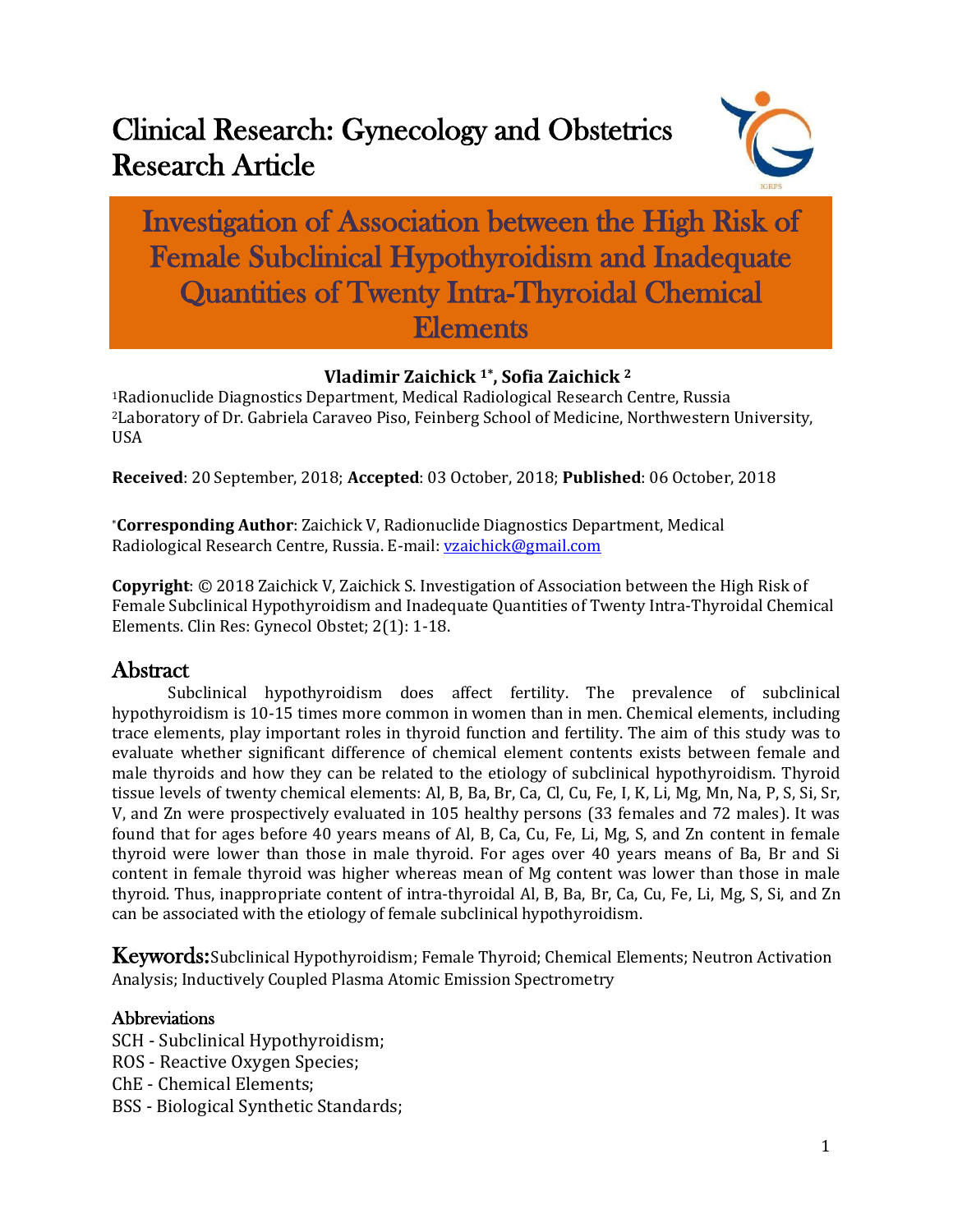CRM/SRM - Certified/Standard Reference Materials;

INAA-SLR - Instrumental Neutron Activation Analysis with High Resolution Spectrometry of Short-Lived Radionuclides;

ICP-AES - Inductively Coupled Plasma Atomic Emission Spectrometry;

IAEA - International Atomic Energy Agency.

# **Introduction**

Adequate thyroid function is important to maintain normal reproduction, because thyroid dysfunction affects fertility in various ways resulting in abnormal ovulatory cycles, luteal phase defects, high prolactin levels, and sex hormone imbalances [1,2]. Therefore, normal thyroid function is necessary for fertility, and to sustain a healthy pregnancy [2]. From large population studies, which measured thyroid function, and systematic reviews of this subject carried out in the 1990s to 2010s, it is known that untreated hypothyroidism is a common condition all over the world [2-11]. The prevalence of subclinical hypothyroidism (SCH) is between 1% and 10% in different countries [2-11] and almost everywhere it is 10-15 times more common in women than in men [4,10]. Form such a great gender-related difference in the prevalence of SCH arises a question about a specific sensitivity of female thyroid tissue to some external and internal factors.

Although the etiology of SCH and other thyroidal disorders is unknown in detail, several risk factors including deficiency or excess of such micronutrients as iodine (I) has been well identified [12-23]. Besides I involved in thyroid function, other chemical elements (ChE), including trace elements, also play important roles such as stabilizers, structural elements, maintenance and regulation of cell function, gene regulation, enzyme cofactors, activation or inhibition of enzymatic reactions, normal peripheral utilization of thyroid hormones and regulation of cell membrane function [24]. Essential or toxic properties of ChE depend on tissue-specific need or tolerance, respectively [25]. Both ChE deficiencies as

well as overexposures may disturb the thyroidal cell functions [25].

The reliable data on ChE mass fractions in normal human thyroid separately for female and male gland is apparently extremely limited. There are a few studies regarding ChE content in human thyroid, using chemical techniques and instrumental methods [26- 46]. However, the majority of these data are based on measurements of processed tissue and in many studies tissue samples are ashed before analysis. In other cases, thyroid samples are treated with solvents (distilled water, ethanol etc) and then are dried at a high temperature for many hours. There is evidence that certain quantities of ChE are lost as a result of such treatment [47-49]. Moreover, only a few of these studies employed quality control using certified/standard reference materials (CRM/SRM) for determination of the ChE contents.

Therefore, nondestructive techniques such as instrumental neutron activation analysis with high resolution spectrometry of short-lived radionuclides (INAA-SLR) combined with subsequent, destructive inductively coupled plasma atomic emission spectrometry (ICP-AES) provides a good alternative for multi-element determination in samples of thyroid parenchyma. This combination of methods provides a possibility to ensure data quality assurance using a comparison of results obtained for some elements by both methods. This work had three aims.

The primary purpose of this study was to determine reliable values for such ChE as aluminum (Al), boron (B), barium (Ba), bromine (Br), calcium (Ca), chlorine (Cl), coper (Cu), iron (Fe), I, potassium (K), lithium (Li), magnesium (Mg), manganese (Mn),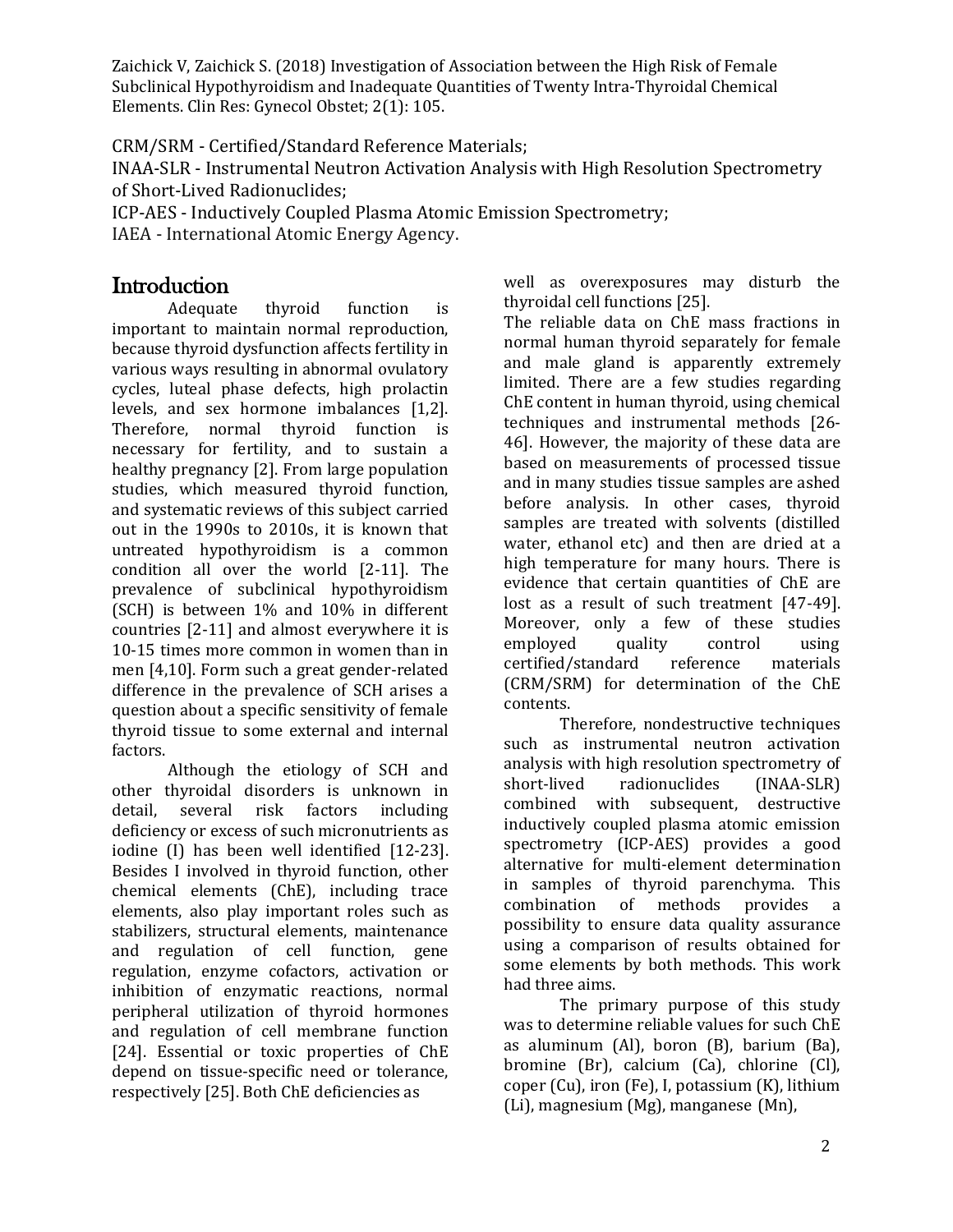sodium (Na), phosphorus (P), sulfur (S), silicon (Si), strontium (Sr), vanadium (V), and zinc (Zn) contents in intact (normal) thyroid gland of apparently healthy persons using the combination of INAA-SLR and ICP-AES analysis. The second aim was to compare the levels of ChE in the thyroid tissue of all females and males investigated in the study. The final aim was to compare the levels of ChE in the thyroid tissue of females and males in age group  $1$  (  $\leq$  40 years) and in age group 2 (>40 years).All studies were approved by the Ethical Committee of the Medical Radiological Research Centre, Obninsk, Russia. All procedures performed in studies involving human participants were in accordance with the ethical standards of the institutional and/or national research committee and with the 1964 Helsinki declaration and its later amendments or comparable ethical standards.

# Material and Methods

#### Samples

Samples of the human thyroid were obtained from randomly selected autopsy specimens of 33 females (European-Caucasian, aged 3.5 to 87 years) and 72 males (European-Caucasian, aged 2.0 to 80 years). All the deceased were citizens of Obninsk and had undergone routine autopsy at the Forensic Medicine Department of City Hospital, Obninsk. Age ranges for subjects were divided into two age groups, with group  $1$  (  $\leq$  40 years), and group 2 (>40 years). For females in group 1 (n=11) mean age (±standard error of mean, SEM) was 30.9± 3.1 years and in group 2 (n=22) mean age was  $66.3 \pm 2.7$  years. For males in group 1 (n=36) mean age was 22.  $5 \pm 1.4$  years and in group 2 (n=36) mean age was  $52.4 \pm 2.4$ years.

These groups were selected to reflect the condition of thyroid tissue in the children, teenagers, young adults and first period of adult life (group 1) and in the second period of adult life as well as in old age (group 2).

The available clinical data were reviewed for each subject. None of the subjects had a history of an intersex condition, endocrine disorder, or other chronic disease that could affect the normal development of the thyroid. None of the subjects were receiving medications or used any supplements known to affect thyroid trace element contents. The typical causes of sudden death of most of these subjects included trauma or suicide and also acute untreated illness (cardiac insufficiency, stroke, embolism of pulmonary artery, alcohol poisoning).

#### Sample preparation

All right lobes of thyroid glands were divided into two portions using a titanium scalpel [50]. One tissue portion was reviewed by an anatomical pathologist while the other was used for the ChE content determination. A histological examination was used to control the age norm conformity as well as the unavailability of microadenomatosis and latent cancer. After the samples intended for ChE analysis were weighed, they were freezedried and homogenized [51-53]. The sample weighing about 100 mg was used for chemical element measurement by INAA-SLR. The samples for INAA-SLR were sealed separately in thin polyethylene films washed beforehand with acetone and rectified alcohol. The sealed samples were placed in labeled polyethylene ampoules. Biological synthetic standards (BSS) prepared from phenol-formaldehyde resins were used as standards [54].

In addition to BSS, aliquots of commercially available pure compounds were also used. After NAA-SLR investigation the thyroid samples were taken out from the polyethylene ampoules and used for ICP-AES. The samples were decomposed in autoclaves. For this 1.5 mL of concentrated HNO3 (nitric acid at 65 %, maximum (max) of 0.0000005 % Hg; GR, ISO, Merck, Darmstadt, Germany) and 0.3 mL of  $H_2O_2$  (pure for analysis) were added to each thyroid samples, which were placed in one-chamber autoclaves (Ancon-AT2, Ltd., Moscow, Russia) and then heated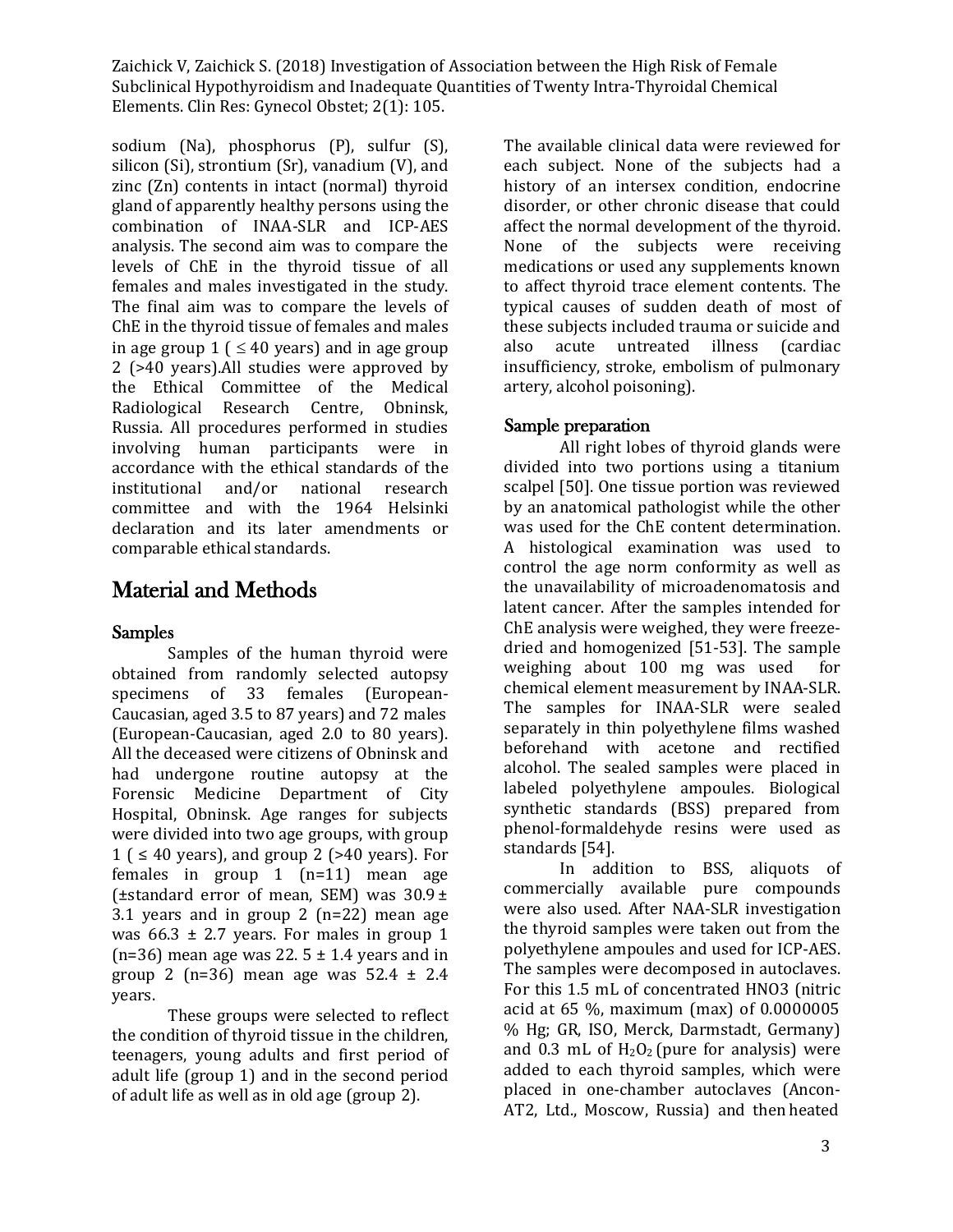for 3 h at 160–200 °C. After autoclaving, they were cooled to room temperature and solutions from the decomposed samples were diluted with deionized water (up to 20 mL) and transferred to plastic measuring bottles. Simultaneously, the same procedure was performed in autoclaves without tissue samples (containing only  $HNO<sub>3</sub>+H<sub>2</sub>O<sub>2</sub>$ + deionized water), and the resultant solutions were used as control samples.

#### Certified Reference Materials

For quality control, ten subsamples of the certified reference materials (CRM) IAEA H-4 Animal Muscle from the International Atomic Energy Agency (IAEA), and also five sub-samples INCT-SBF-4 Soya Bean Flour, INCT-TL-1 Tea Leaves and INCT-MPH-2 Mixed Polish Herbs from the Institute of Nuclear Chemistry and Technology (INCT, Warszawa, Poland) were analyzed simultaneously with the investigated thyroid tissue samples. All samples of CRM were treated in the same way as the thyroid tissue samples. Detailed results of this quality assurance program were presented in earlier publications [55-62].

#### Instrumentation and methods

A horizontal channel equipped with the pneumatic rabbit system of the WWR-C research nuclear reactor was applied to determine the mass fractions of Br, Ca, K, Mg, Mn, and Na by INAA-SLR. The neutron flux in the channel was  $1.7 \times 10^{13}$ n cm<sup>-2</sup> s<sup>-1</sup>. Ampoules with thyroid samples, biological synthetic standards [53], intralaboratorymade standards, and CRM were put into polyethylene rabbits and then irradiated separately for 180 s. Copper foils were used to assess neutron flux. The measurement for each sample was made twice, 1 and 120 min after irradiation. The durations of the first and second measurements were 10 and 20 min, respectively. The gamma spectrometer included the 100 cm3 Ge(Li) detector and online computer-based multichannel analyzer system. The spectrometer provided a

resolution of 1.9 keV on the 60Co 1332 keV line. Sample aliquots were used to determine the Al, B, Ba, Ca, Cu, Fe, K, Li, Mg, Mn, Na, P, S, Si, Sr, V, and Zn mass fractions by ICP-AES using the Spectrometer ICAP-61 (Thermo Jarrell Ash, USA). The determination of the ChE content in aqueous solutions was made by the quantitative method using calibration solutions (High Purity Standards, USA) of 0.5 and 10 mg/L of each element. The calculations of the ChE content in the probe were carried out using software of a spectrometer (Thermo SPEC, version 4.1). Information detailing with the NAA-SLR and ICP-AES methods used and other details of the analysis were presented in our previous publication [55-62].

#### Computer programs and statistic

A dedicated computer program for INAA mode optimization was used [63]. All thyroid samples were prepared in duplicate, and mean values of ChE contents were used in final calculation. Mean values was also used for ChE contents that were measured by two different methods. Using Microsoft Office Excel, a summary of the statistics, including, arithmetic mean, standard deviation, standard error of mean, minimum and maximum values, median, percentiles with 0.025 and 0.975 levels was calculated for ChE contents. The difference in the results between females and males (age group 1 and 2 combined), as well as between females and males separately in age group 1 and group 2 was evaluated by the parametric Student's ttest and non-parametric Wilcoxon-Mann-Whitney *U*-test.

### **Results**

The comparison of our results for the Ca, K, Mg, Mn, and Na mass fractions (mg/kg, dry mass basis)in the normal human thyroids (females and males combined) obtained by both NAA-SLR and ICP-AES methods is shown in (Table 1).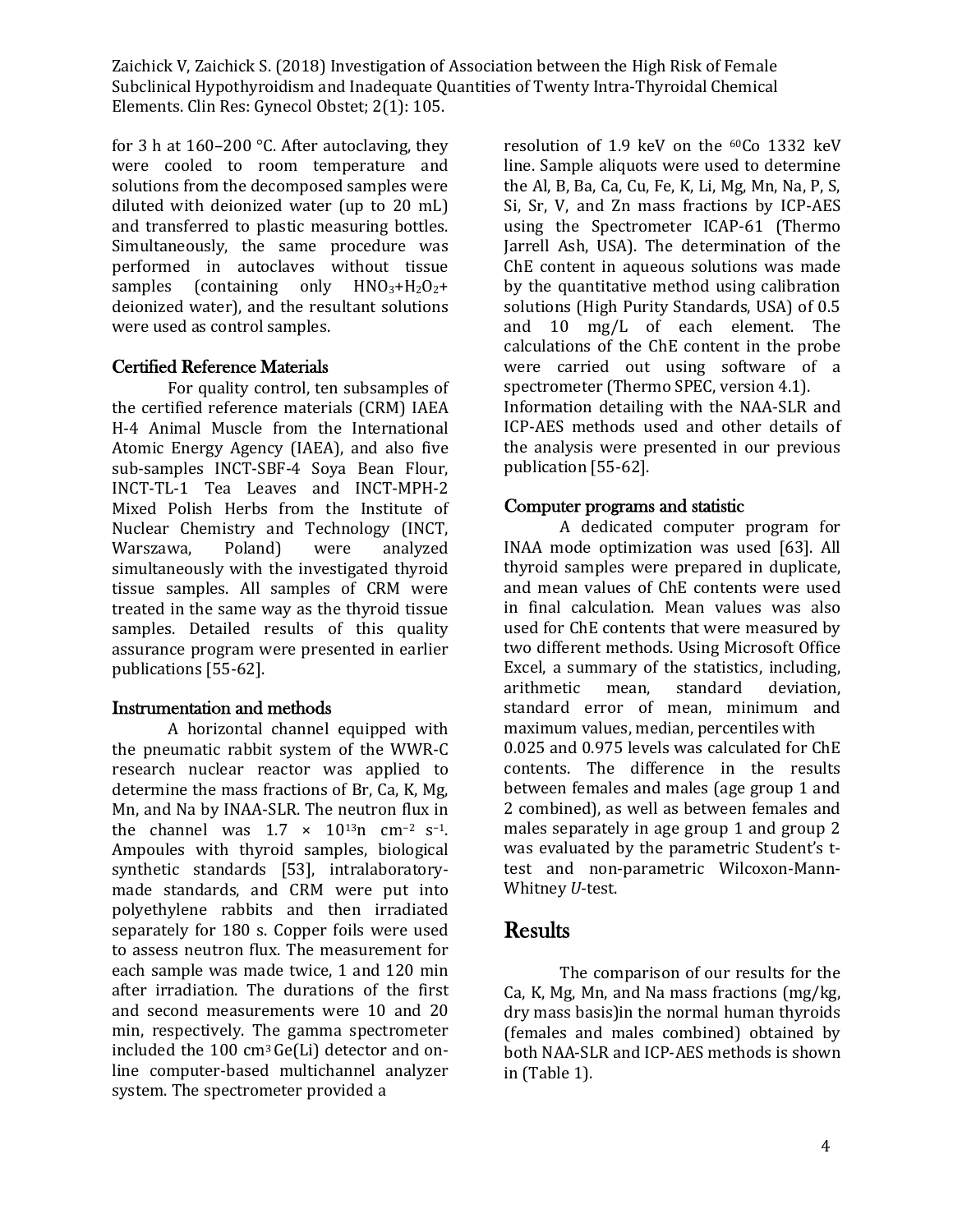(Table 2) presents certain statistical parameters (arithmetic mean, standard deviation, standard error of mean, minimal and maximal values, median, percentiles with 0.025 and 0.975 levels) of the Al, B, Ba, Br, Ca, Cl, Cu, Fe, I, K, Li, Mg, Mn, Na, P, S, Si, Sr, V, and Zn mass fraction in normal thyroid tissue of female and male.The comparison of our results with published data for Al, B, Ba, Br, Ca, Cl, Cu, Fe, I, K, Li, Mg, Mn, Na, P, S, Si, Sr, V, and Zn mass fraction in normal human thyroid is shown in (Table 3).

**(Table 1)**: Comparison of the mean values (M ± SEM) of the chemical element mass fractions (mg/kg, on dry-mass basis) in the normal human thyroid (males and females

combined) obtained by both NAA-SLR and ICP-AES methods

| Element                                                                                          | NAA-<br><b>SLRM1</b> | <b>ICP-AES</b><br>$M_2$ | $\Delta$ , % |  |  |  |
|--------------------------------------------------------------------------------------------------|----------------------|-------------------------|--------------|--|--|--|
| Ca                                                                                               | $1692 \pm$<br>109    | $1633 \pm$<br>108       | 3.5          |  |  |  |
| K                                                                                                | $6071 \pm$<br>306    | $6764 \pm$<br>298       | $-11.4$      |  |  |  |
| Mg                                                                                               | $285 \pm 17$         | $308 \pm 17$            | $-8.1$       |  |  |  |
| Mn                                                                                               | $1.35 \pm$<br>0.07   | $1.21 \pm$<br>0.07      | 10.4         |  |  |  |
| Na                                                                                               | $6702 \pm$<br>178    | $7154 \pm$<br>201       | $-6.7$       |  |  |  |
| M - arithmetic mean, SEM - standard error<br>of mean, $\Delta = [(M_1 - M_2)/M_1] \cdot 100\%$ . |                      |                         |              |  |  |  |

**(Table 2)**: Some statistical parameters of Al, B, Ba, Br, Ca, Cl, Cu, Fe, I, K, Li, Mg, Mn, Na, P, S, Si, Sr, V, and Zn mass fraction (mg/kg, dry mass basis) in normal human thyroid

| Gender            | Element      | M      | <b>SD</b> | <b>SEM</b>   | Min   | Max    | Median         | $\mathbf{P}$<br>0.025 | P 0.975 |
|-------------------|--------------|--------|-----------|--------------|-------|--------|----------------|-----------------------|---------|
| Males<br>$n = 72$ | Al           | 11.3   | 14.9      | 2.2          | 0.8   | 69.3   | 6.4            | 1.12                  | 58.6    |
|                   | B            | 0.491  | 0.473     | 0.071        | 0.2   | 2.3    | 0.3            | 0.2                   | 2.03    |
|                   | Ba           | 1.03   | 1.08      | 0.16         | 0.05  | 4.7    | 0.57           | 0.141                 | 4.08    |
|                   | <b>Br</b>    | 13.7   | 7.8       | $\mathbf{1}$ | 1.9   | 32.3   | 10.2           | 2.5                   | 30.7    |
|                   | Ca           | 1675   | 979       | 122          | 373   | 5582   | 1458           | 429                   | 4163    |
|                   | Cl           | 3449   | 1450      | 219          | 1030  | 5920   | 3470           | 1262                  | 5657    |
|                   | Cu           | 4.07   | 1.41      | 0.19         | 1.1   | 11     | $\overline{4}$ | 1.93                  | 6.21    |
|                   | Fe           | 223    | 95        | 12           | 52    | 489    | 215            | 77.5                  | 445     |
|                   | I            | 1786   | 940       | 118          | 220   | 4205   | 1742           | 239                   | 3808    |
|                   | $\bf K$      | 6680   | 2352      | 299          | 3698  | 15293  | 6060           | 3734                  | 12355   |
|                   | Li           | 0.0225 | 0.0168    | 0.003        | 0.004 | 0.0977 | 0.0179         | 0.0046                | 0.0547  |
|                   | Mg           | 316    | 136       | 18           | 99    | 930    | 287            | 118                   | 572     |
|                   | Mn           | 1.27   | 0.47      | 0.06         | 0.047 | 2.3    | 1.16           | 0.534                 | 2.21    |
|                   | Na           | 7094   | 1709      | 206          | 3700  | 13453  | 6882           | 4003                  | 11350   |
|                   | $\mathbf{P}$ | 4414   | 1366      | 204          | 2127  | 8996   | 4227           | 2305                  | 6858    |
|                   | S            | 8745   | 1478      | 220          | 5066  | 11377  | 8806           | 5925                  | 11326   |
|                   | Si           | 43.6   | 41.1      | 6.1          | 5.7   | 180    | 32.7           | 7.45                  | 163     |
|                   | Sr           | 3.96   | 2.98      | 0.39         | 0.1   | 12.6   | 2.95           | 0.443                 | 11.7    |
|                   | V            | 0.104  | 0.033     | 0.005        | 0.051 | 0.2    | 0.1            | 0.0591                | 0.179   |
|                   | Zn           | 95.4   | 39.8      | 5.1          | 34    | 237    | 87.6           | 45.2                  | 199     |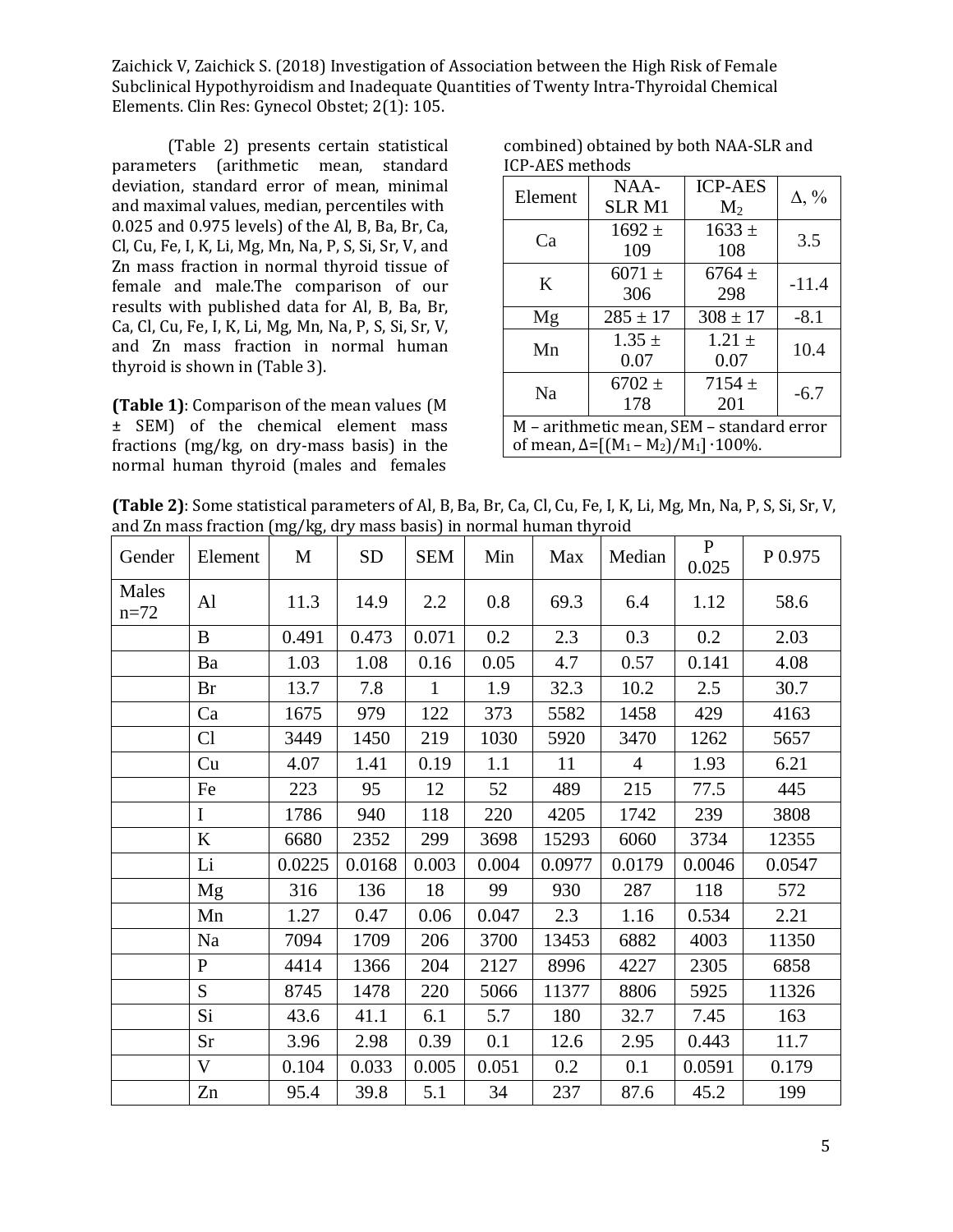| Female<br>s $n=33$                                                                                                                                                                                        | Al           | 7.43   | 4.49   | 1.24  | 2.5    | 17.2         | 5.5    | 2.77  | 16.6  |
|-----------------------------------------------------------------------------------------------------------------------------------------------------------------------------------------------------------|--------------|--------|--------|-------|--------|--------------|--------|-------|-------|
|                                                                                                                                                                                                           | B            | 0.418  | 0.257  | 0.074 | 0.2    | $\mathbf{1}$ | 0.315  | 0.2   | 0.89  |
|                                                                                                                                                                                                           | Ba           | 1.42   | 1.38   | 0.38  | 0.048  | 5            | 0.77   | 0.121 | 4.34  |
|                                                                                                                                                                                                           | <b>Br</b>    | 22.4   | 16.2   | 3.23  | 5      | 66.9         | 16.3   | 5     | 59.2  |
|                                                                                                                                                                                                           | Ca           | 1630   | 1071   | 219   | 461    | 4256         | 1132   | 539   | 3902  |
|                                                                                                                                                                                                           | Cl           | 3317   | 1480   | 290   | 1200   | 6000         | 3375   | 1388  | 5906  |
|                                                                                                                                                                                                           | Cu           | 3.4    | 1.41   | 0.35  | 0.5    | 5.9          | 3.35   | 1.1   | 5.79  |
|                                                                                                                                                                                                           | Fe           | 225    | 98     | 20    | 52     | 435          | 199    | 64    | 391   |
|                                                                                                                                                                                                           | I            | 1956   | 1199   | 219   | 114    | 5061         | 1562   | 309   | 4662  |
|                                                                                                                                                                                                           | $\bf K$      | 5605   | 3272   | 732   | 1914   | 13700        | 5058   | 2360  | 13230 |
|                                                                                                                                                                                                           | Li           | 0.0153 | 0.0078 | 0.002 | 0.0015 | 0.0251       | 0.0152 | 0.003 | 0.025 |
|                                                                                                                                                                                                           | Mg           | 230    | 105    | 26    | 66     | 426          | 216    | 73.5  | 403   |
|                                                                                                                                                                                                           | Mn           | 1.32   | 0.84   | 0.22  | 0.55   | 4.04         | 1.1    | 0.603 | 3.28  |
|                                                                                                                                                                                                           | Na           | 6533   | 1744   | 324   | 3686   | 10450        | 6739   | 4088  | 9924  |
|                                                                                                                                                                                                           | P            | 3860   | 2175   | 603   | 496    | 7368         | 3422   | 585   | 7337  |
|                                                                                                                                                                                                           | S            | 6579   | 2662   | 738   | 644    | 9921         | 7097   | 1238  | 9868  |
|                                                                                                                                                                                                           | Si           | 75.7   | 58.1   | 16.1  | 6.9    | 176          | 47.6   | 9.9   | 175   |
|                                                                                                                                                                                                           | Sr           | 3.3    | 2.77   | 0.69  | 0.2    | 10.9         | 2.85   | 0.369 | 9.18  |
|                                                                                                                                                                                                           | $\mathbf{V}$ | 0.097  | 0.056  | 0.016 | 0.02   | 0.25         | 0.1    | 0.026 | 0.211 |
|                                                                                                                                                                                                           | Zn           | 83.2   | 41.2   | 8.1   | 6.1    | 166          | 84.9   | 6.16  | 156   |
| M - arithmetic mean, SD - standard deviation, SEM - standard error of mean, Min - minimum<br>value, Max - maximum value, P 0.025 - percentile with 0.025 level, P 0.975 - percentile with<br>0.975 level. |              |        |        |       |        |              |        |       |       |

**(Table 3)**: Median, minimum and maximum value of means Al, B, Ba, Br, Ca, Cl, Cu, Fe, I, K, Li, Mg, Mn, Na, P, S, Si, Sr, V, and Zn contents in the normal thyroid according to data from the literature in comparison with our results (mg/kg, dry mass basis)

| Element        |                               | Published data [Reference]                        | This work                                               |                                |
|----------------|-------------------------------|---------------------------------------------------|---------------------------------------------------------|--------------------------------|
|                | Median of<br>means<br>$(n)$ * | Minimum of means<br>M or $M \pm SD$ ,<br>$(n)$ ** | Maximum of means<br>M or $M \pm SD$ , (n) <sup>**</sup> | Males and females<br>$M\pm SD$ |
| Al             | 33.6(12)                      | $0.33$ (-) [26]                                   | 420 (25) [27]                                           | $10.5 \pm 13.4$                |
| B              | 0.151(2)                      | $0.084(3)$ [28]                                   | $0.46(3)$ [28]                                          | $0.476 \pm 0.434$              |
| Ba             | 0.67(7)                       | $0.0084(83)$ [29]                                 | $\leq 5.0$ (16) [30]                                    | $1.12 \pm 1.15$                |
| Br             | 18.1(11)                      | 5.12(44)[31]                                      | $284 \pm 44$ (14) [32]                                  | $16.3 \pm 11.6$                |
| Ca             | 1600(17)                      | $840 \pm 240$ (10) [33]                           | $3800 \pm 320$ (29) [33]                                | $1663 \pm 999$                 |
| C <sub>1</sub> | 6800(5)                       | $804 \pm 80$ (4) [34]                             | $8000 (-) [35]$                                         | $3400 \pm 1452$                |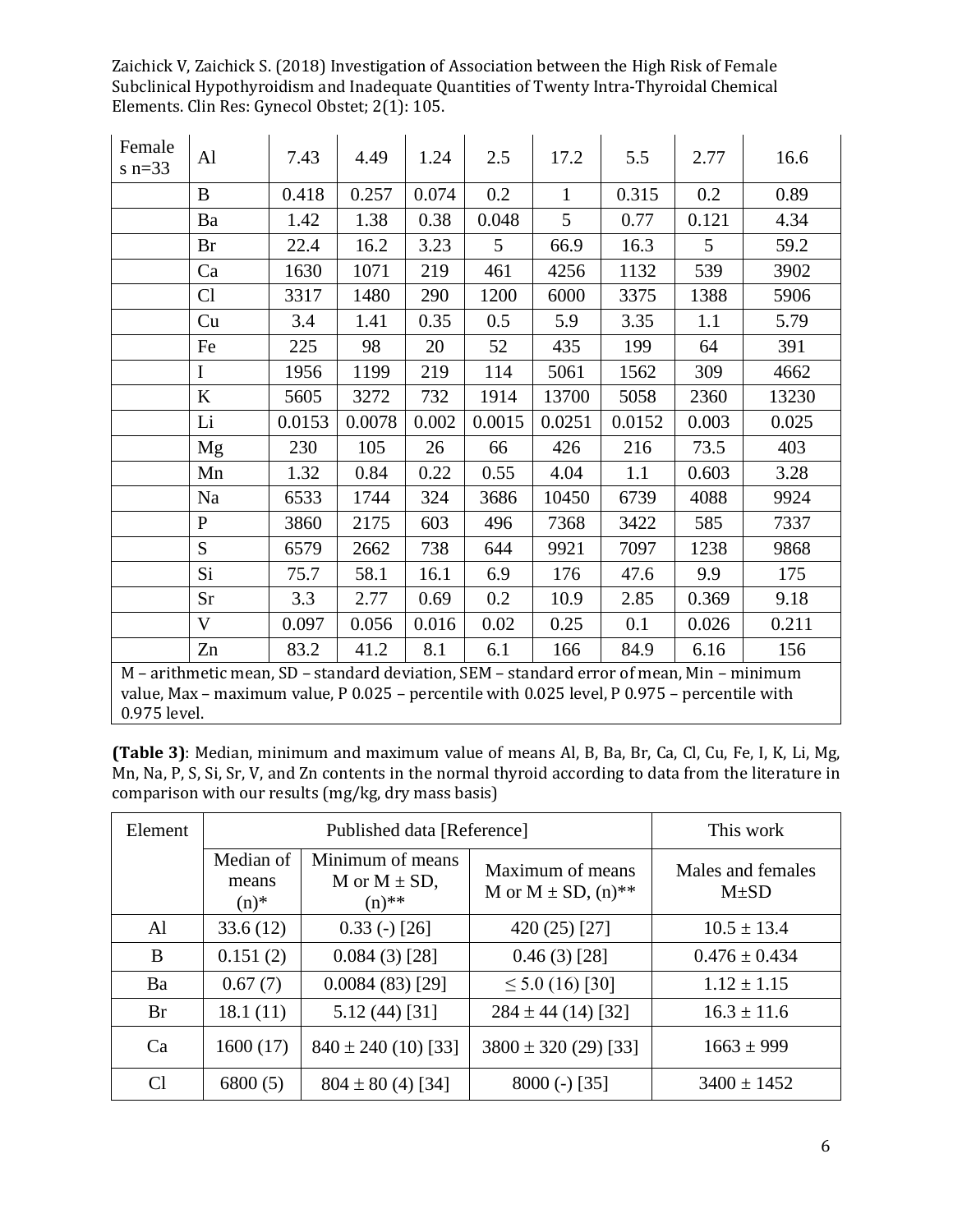| Cu                                                                                                              | 6.1(57)   | $1.42(120)$ [36]             | $220 \pm 22$ (10) [34]        | $3.93 \pm 1.43$     |  |  |
|-----------------------------------------------------------------------------------------------------------------|-----------|------------------------------|-------------------------------|---------------------|--|--|
| Fe                                                                                                              | 252(21)   | 56 (120) [36]                | $2444 \pm 700$ (14) [32]      | $223 \pm 95$        |  |  |
| $\mathbf I$                                                                                                     | 1888 (95) | $159 \pm 8(23)$ [37]         | $5772 \pm 2708$ (50)<br>[38]  | $1841 \pm 1027$     |  |  |
| K                                                                                                               | 4400 (17) | $46.4 \pm 4.8$ (4) [34]      | 6090 (17) [30]                | $6418 \pm 2625$     |  |  |
| Li                                                                                                              | 6.3(2)    | $0.092$ (-) [39]             | $12.6(180)$ [40]              | $0.0208 \pm 0.0154$ |  |  |
| Mg                                                                                                              | 390 (16)  | $3.5$ (-) [26]               | $840 \pm 400$ (14) [41]       | $296 \pm 134$       |  |  |
| Mn                                                                                                              | 1.82(36)  | $0.44 \pm 11(12)$ [42]       | $69.2 \pm 7.2$ (4) [34]       | $1.28 \pm 0.56$     |  |  |
| Na                                                                                                              | 8000 (9)  | 438 $(-)$ [43]               | $10000 \pm 5000$ (11)<br>[41] | $6928 \pm 1730$     |  |  |
| $\mathbf{P}$                                                                                                    | 3200(10)  | $16(7)$ [44]                 | 7520 (60) [31]                | $4290 \pm 1578$     |  |  |
| $\overline{S}$                                                                                                  | 11000(3)  | 4000 (-) $[35]$              | 11800 (44) [31]               | $8259 \pm 2002$     |  |  |
| Si                                                                                                              | 16.0(3)   | $0.97$ (-) [26]              | $143 \pm 6$ (40) [45]         | $50.8 \pm 46.9$     |  |  |
| <b>Sr</b>                                                                                                       | 0.73(9)   | $0.55 \pm 0.26$ (21)<br>[28] | $46.8 \pm 4.8$ (4) [34]       | $3.81 \pm 2.93$     |  |  |
| V                                                                                                               | 0.042(6)  | $0.012(2)$ [46]              | $18 \pm 2$ (4) [34]           | $0.102 \pm 0.039$   |  |  |
| Zn                                                                                                              | 118(51)   | 32 (120) [36]                | $820 \pm 204$ (14) [32]       | $94.8 \pm 39.7$     |  |  |
| M –arithmetic mean, SD – standard deviation, $(n)^*$ – number of all references, $(n)^*$ – number of<br>samples |           |                              |                               |                     |  |  |

The ratios of means and the difference between mean values Al, B, Ba, Br, Ca, Cl, Cu, Fe, I, K, Li, Mg, Mn, Na, P, S, Si, Sr, V, and Zn mass fractions in normal thyroid of females and males are presented in (Table 4). Because, in our previous studies age-

dependents of many ChE in thyroid gland was found [64-72], the comparison between ChE contents in thyroid of females and males separately in age group 1 and also in age group 2 was performed (Tables 5-6).

**(Table 4)**: Differences between mean values (M±SEM) of Al, B, Ba, Br, Ca, Cl, Cu, Fe, I, K, Li, Mg, Mn, Na, P, S, Si, Sr, V, and Zn mass fraction (mg/kg, dry mass basis) in normal thyroid tissue of males and females

| Element   |                              | Ratio                           |                               |             |                         |
|-----------|------------------------------|---------------------------------|-------------------------------|-------------|-------------------------|
|           | Males 2.0-80<br>years $n=72$ | Females 3.5-<br>$87$ years n=33 | Student's t-<br>test $p \leq$ | U-test $p$  | <b>Females to Males</b> |
| Al        | $11.3 \pm 2.2$               | $7.43 \pm 1.24$                 | 0.132                         | > 0.05      | 0.66                    |
| B         | $0.491 \pm 0.071$            | $0.418 \pm 0.074$               | 0.483                         | > 0.05      | 0.85                    |
| Ba        | $1.03 \pm 0.16$              | $1.42 \pm 0.38$                 | 0.372                         | > 0.05      | 1.38                    |
| <b>Br</b> | $13.7 \pm 1.0$               | $22.4 \pm 3.23$                 | 0.016                         | $\leq 0.01$ | 1.64                    |
| Ca        | $1675 \pm 122$               | $1630 \pm 219$                  | 0.858                         | > 0.05      | 0.97                    |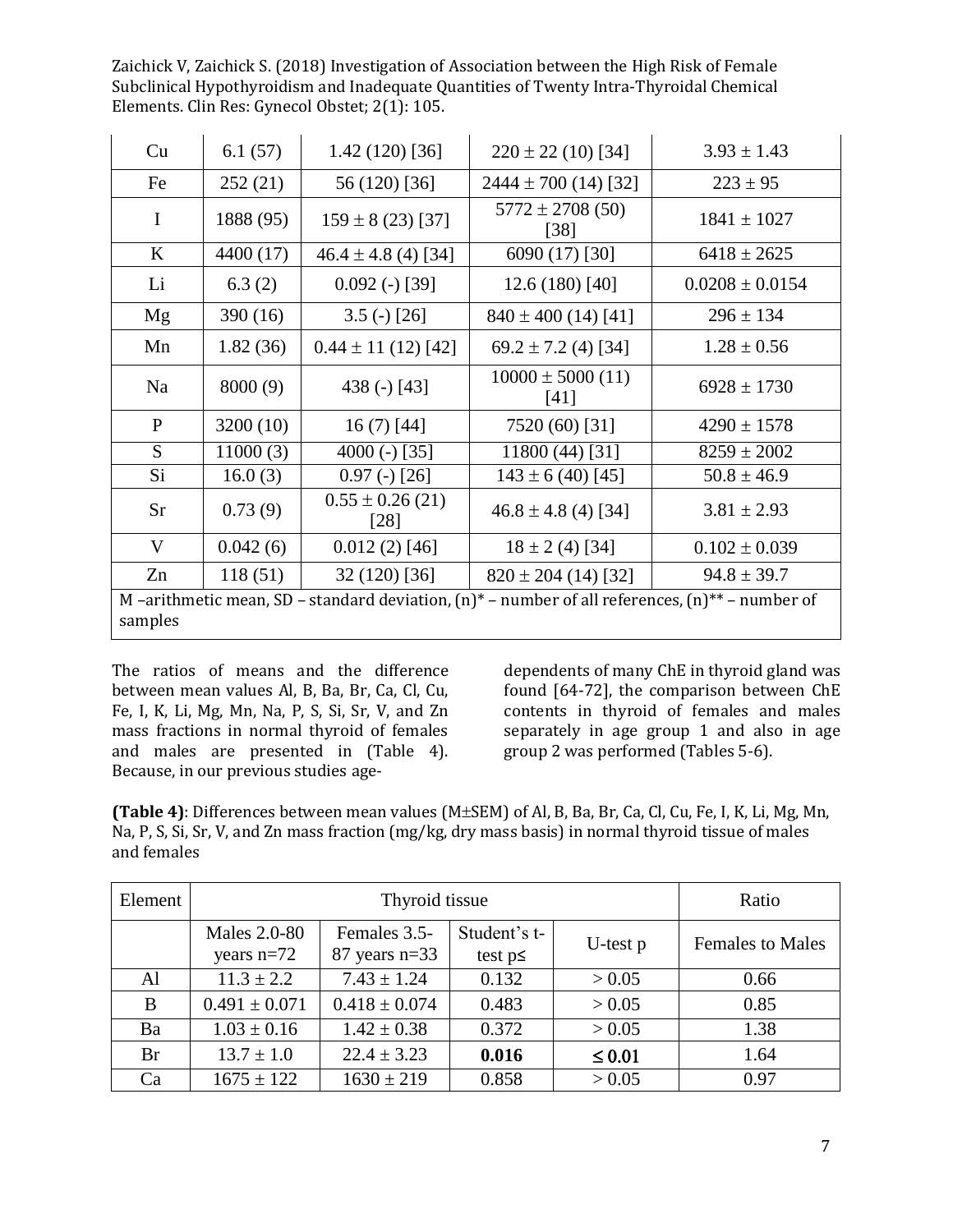| Cl           | $3449 \pm 219$                                                                                                                                                                  | $3317 \pm 290$         | 0.718 | > 0.05      | 0.96 |  |  |  |
|--------------|---------------------------------------------------------------------------------------------------------------------------------------------------------------------------------|------------------------|-------|-------------|------|--|--|--|
| Cu           | $4.07 \pm 0.19$                                                                                                                                                                 | $3.40 \pm 0.35$        | 0.104 | > 0.05      | 0.84 |  |  |  |
| Fe           | $223 \pm 12$                                                                                                                                                                    | $225 \pm 20$           | 0.925 | > 0.05      | 1.01 |  |  |  |
| $\mathbf I$  | $1786 \pm 118$                                                                                                                                                                  | $1956 \pm 219$         | 0.497 | > 0.05      | 1.1  |  |  |  |
| K            | $6680 \pm 299$                                                                                                                                                                  | $5605 \pm 732$         | 0.186 | > 0.05      | 0.84 |  |  |  |
| Li           | $0.0225 \pm$<br>0.0028                                                                                                                                                          | $0.0153 \pm$<br>0.0024 | 0.054 | $\leq 0.05$ | 0.68 |  |  |  |
| Mg           | $316 \pm 18$                                                                                                                                                                    | $23 \pm 26$            | 0.012 | $\leq 0.01$ | 0.73 |  |  |  |
| Mn           | $1.27 \pm 0.06$                                                                                                                                                                 | $1.32 \pm 0.22$        | 0.834 | > 0.05      | 1.04 |  |  |  |
| Na           | $7094 \pm 206$                                                                                                                                                                  | $6533 \pm 324$         | 0.15  | > 0.05      | 0.92 |  |  |  |
| $\mathbf{P}$ | $4414 \pm 204$                                                                                                                                                                  | $3860 \pm 603$         | 0.398 | > 0.05      | 0.87 |  |  |  |
| S            | $8745 \pm 220$                                                                                                                                                                  | $6579 \pm 738$         | 0.014 | $\leq 0.01$ | 0.75 |  |  |  |
| Si           | $43.6 \pm 6.1$                                                                                                                                                                  | $75.7 \pm 16.1$        | 0.082 | $\leq 0.05$ | 1.74 |  |  |  |
| <b>Sr</b>    | $3.96 \pm 0.39$                                                                                                                                                                 | $3.30 \pm 0.69$        | 0.414 | > 0.05      | 0.83 |  |  |  |
| V            | $0.104 \pm 0.005$                                                                                                                                                               | $0.097 \pm 0.016$      | 0.709 | > 0.05      | 0.93 |  |  |  |
| Zn           | 0.114<br>$95.4 \pm 5.1$<br>$83.2 \pm 8.1$<br>0.87<br>> 0.05                                                                                                                     |                        |       |             |      |  |  |  |
|              | M - arithmetic mean, SEM - standard error of mean, t-test - Student's t-test, U-test - Wilcoxon-<br>Mann-Whitney U-test, Sstatistically significant values are in <b>bold</b> . |                        |       |             |      |  |  |  |

**(Table 5)**: Differences between mean values (M±SEM) of Al, B, Ba, Br, Ca, Cl, Cu, Fe, I, K, Li, Mg, Mn, Na, P, S, Si, Sr, V, and Zn mass fraction (mg/kg, dry mass basis) in normal thyroid tissue of males and females aged 2-40 years

| Element        |                                             | Thyroid tissue                            |                               |             | Ratio   |
|----------------|---------------------------------------------|-------------------------------------------|-------------------------------|-------------|---------|
|                | Males (MG1)<br>$2.0 - 40$ years n<br>$= 44$ | Females (FG1)<br>$3.5-40$ years<br>$n=11$ | Student's t-<br>test $p \leq$ | U-test p    | FG1/MG1 |
| Al             | $13.2 \pm 3.4$                              | $5.95 \pm 0.97$                           | 0.049                         | $\leq 0.01$ | 0.45    |
| B              | $0.607 \pm 0.105$                           | $0.361 \pm 0.070$                         | 0.061                         | $\leq 0.05$ | 0.59    |
| Ba             | $1.31 \pm 0.25$                             | $0.819 \pm 0.278$                         | 0.206                         | > 0.05      | 0.63    |
| Br             | $12.5 \pm 1.3$                              | $13.3 \pm 2.5$                            | 0.793                         | > 0.05      | 1.06    |
| Ca             | $1453 \pm 87$                               | $945 \pm 91$                              | 0.00047                       | $\leq 0.01$ | 0.65    |
| C <sub>1</sub> | $3236 \pm 314$                              | $4109 \pm 544$                            | 0.19                          | > 0.05      | 1.27    |
| Cu             | $4.03 \pm 0.27$                             | $2.94 \pm 0.45$                           | 0.053                         | $\leq 0.05$ | 0.73    |
| Fe             | $228 \pm 16$                                | $174 \pm 25$                              | 0.089                         | $\leq 0.05$ | 0.77    |
| I              | $1601 \pm 146$                              | $1876 \pm 346$                            | 0.476                         | > 0.05      | 1.17    |
| K              | $6875 \pm 370$                              | $5545 \pm 1145$                           | 0.296                         | > 0.05      | 0.81    |
| Li             | $0.0273 \pm$<br>0.0040                      | $0.0131 \pm$<br>0.0033                    | 0.0125                        | $\leq 0.01$ | 0.48    |
| Mg             | $318 \pm 18$                                | $234 \pm 41$                              | 0.093                         | $\leq 0.05$ | 0.74    |
| Mn             | $1.43 \pm 0.09$                             | $1.21 \pm 0.14$                           | 0.209                         | > 0.05      | 0.85    |
| Na             | $7134 \pm 271$                              | $6217 \pm 549$                            | 0.16                          | > 0.05      | 0.87    |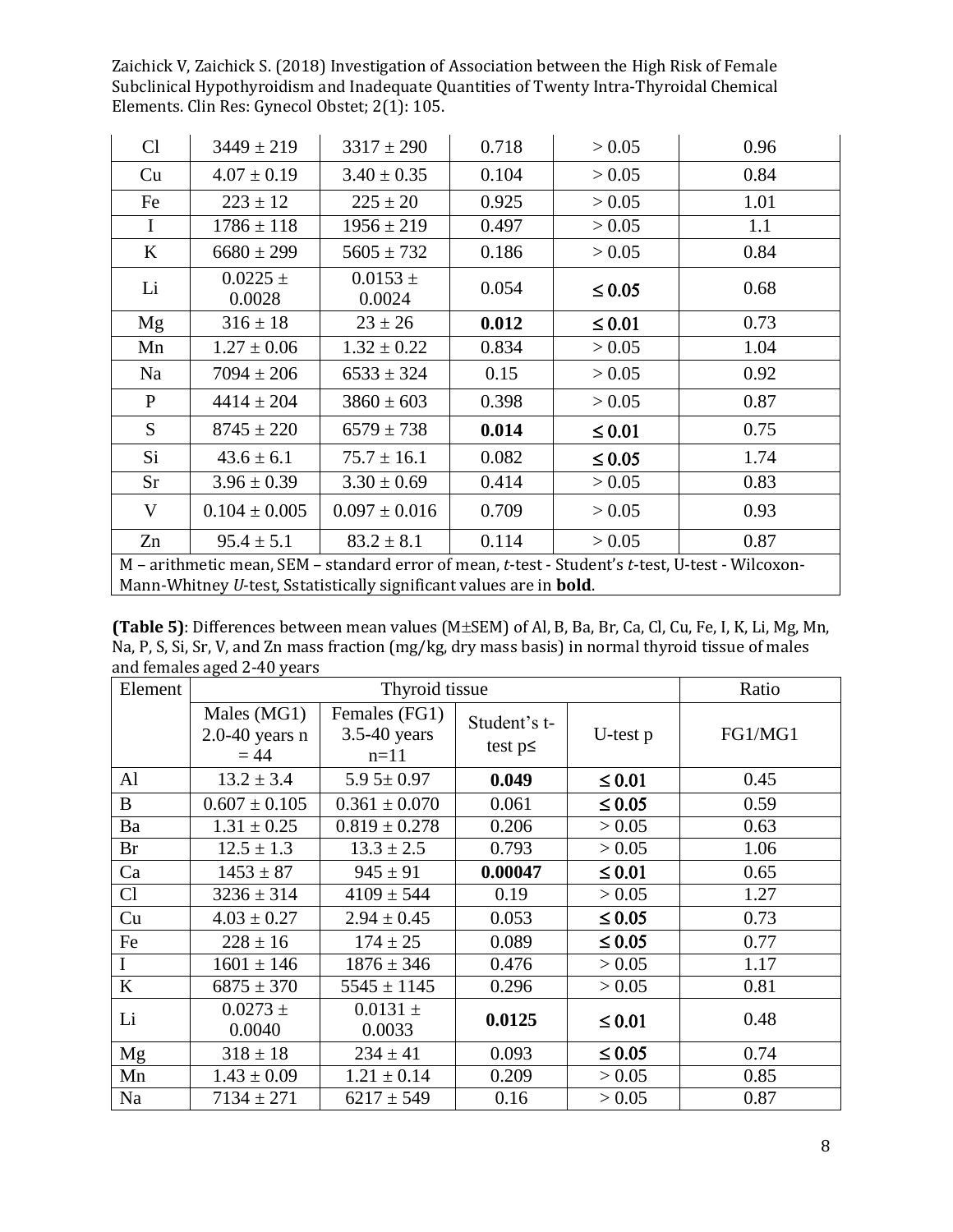| P                                                                                                | $4593 \pm 298$    | $3427 \pm 842$                                                             | 0.225 | > 0.05      | 0.75 |  |  |
|--------------------------------------------------------------------------------------------------|-------------------|----------------------------------------------------------------------------|-------|-------------|------|--|--|
| S                                                                                                | $8986 \pm 275$    | $6049 \pm 1114$                                                            | 0.034 | $\leq 0.01$ | 0.67 |  |  |
| Si                                                                                               | $47.1 \pm 7.3$    | $57.3 \pm 20.5$                                                            | 0.649 | > 0.05      | 1.22 |  |  |
| <b>Sr</b>                                                                                        | $3.97 \pm 0.44$   | $3.62 \pm 1.04$                                                            | 0.76  | > 0.05      | 0.91 |  |  |
| V                                                                                                | $0.105 \pm 0.006$ | $0.104 \pm 0.023$                                                          | 0.988 | > 0.05      | 0.99 |  |  |
| $99.3 \pm 7.0$<br>Zn<br>$56.8 \pm 10.6$<br>0.0032<br>$\leq 0.01$<br>0.57                         |                   |                                                                            |       |             |      |  |  |
| M - arithmetic mean, SEM - standard error of mean, t-test - Student's t-test, U-test - Wilcoxon- |                   |                                                                            |       |             |      |  |  |
|                                                                                                  |                   | Mann-Whitney U-test, statistically significant values are in <b>bold</b> . |       |             |      |  |  |

**(Table 6)**: Differences between mean values (M±SEM) of Al, B, Ba, Br, Ca, Cl, Cu, Fe, I, K, Li, Mg, Mn, Na, P, S, Si, Sr, V, and Zn mass fraction (mg/kg, dry mass basis) in normal thyroid tissue of males and females aged 41-87 years

|              |                                      | Ratio                                      |                               |             |              |
|--------------|--------------------------------------|--------------------------------------------|-------------------------------|-------------|--------------|
| Element      | Males (MG2)<br>41-80 years<br>$n=28$ | Females (FG2)<br>$41-87$ years<br>$n = 22$ | Student's t-<br>test $p \leq$ | U-test p    | FG2/MG2      |
| Al           | $8.27 \pm 1.7$                       | $9.80 \pm 2.67$                            | 0.643                         | > 0.05      | 1.19         |
| B            | $0.289 \pm 0.029$                    | $0.533 \pm 0.177$                          | 0.263                         | > 0.05      | 1.84         |
| Ba           | $0.613 \pm 0.085$                    | $2.37 \pm 0.75$                            | 0.077                         | $\leq 0.05$ | 3.87         |
| <b>Br</b>    | $15.4 \pm 1.7$                       | $26.8 \pm 4.3$                             | 0.021                         | $\leq 0.01$ | 1.74         |
| Ca           | $1980 \pm 256$                       | $2042 \pm 301$                             | 0.877                         | > 0.05      | 1.03         |
| Cl           | $3662 \pm 305$                       | $2965 \pm 318$                             | 0.122                         | > 0.05      | 0.81         |
| Cu           | $4.15 \pm 0.24$                      | $4.17 \pm 0.47$                            | 0.975                         | > 0.05      | $\mathbf{1}$ |
| Fe           | $213 \pm 17$                         | $264 \pm 25$                               | 0.099                         | > 0.05      | 1.24         |
| $\mathbf I$  | $2048 \pm 190$                       | $2002 \pm 288$                             | 0.895                         | > 0.05      | 0.98         |
| K            | $6410 \pm 498$                       | $5654 \pm 995$                             | 0.507                         | > 0.05      | 0.88         |
| Li           | $0.0145 \pm 0.0022$                  | $0.0178 \pm 0.0033$                        | 0.43                          | > 0.05      | 1.23         |
| Mg           | $313 \pm 36$                         | $225 \pm 35$                               | 0.099                         | $\leq 0.05$ | 0.72         |
| Mn           | $1.06 \pm 0.07$                      | $1.45 \pm 0.45$                            | 0.423                         | > 0.05      | 1.37         |
| Na           | $7037 \pm 321$                       | $6675 \pm 405$                             | 0.488                         | > 0.05      | 0.95         |
| $\mathbf{P}$ | $4120 \pm 215$                       | $4552 \pm 812$                             | 0.631                         | > 0.05      | 1.1          |
| S            | $8348 \pm 357$                       | $7426 \pm 697$                             | 0.282                         | > 0.05      | 0.89         |
| Si           | $37.9 \pm 11.1$                      | $105 \pm 22$                               | 0.036                         | $\leq 0.01$ | 2.77         |
| Sr           | $3.93 \pm 0.75$                      | $2.77 \pm 0.68$                            | 0.263                         | > 0.05      | 0.7          |
| V            | $0.102 \pm 0.008$                    | $0.086 \pm 0.017$                          | 0.446                         | > 0.05      | 0.84         |
| Zn           | $88.3 \pm 6.3$                       | $102.6 \pm 9.0$                            | 0.204                         | > 0.05      | 1.16         |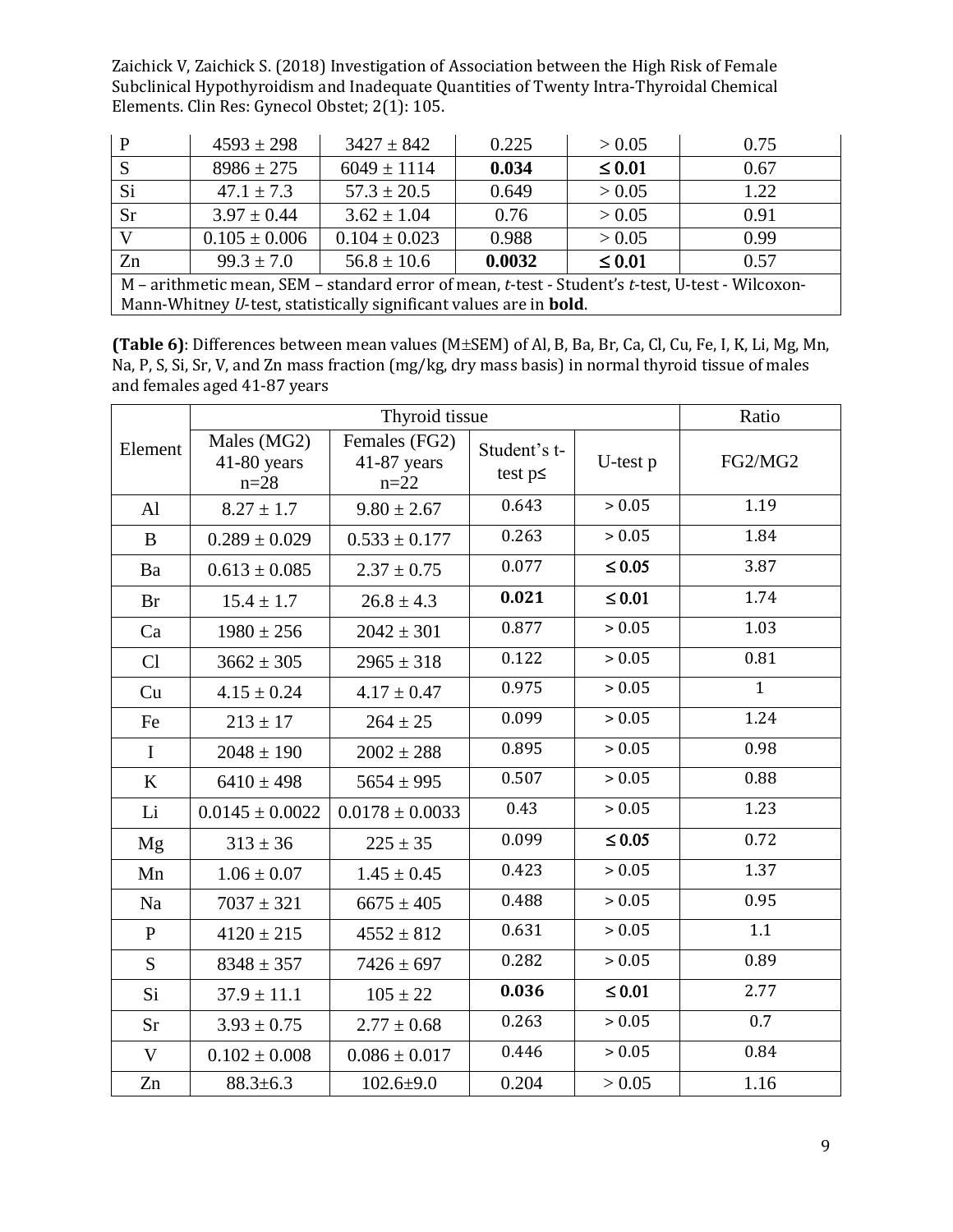M – arithmetic mean, SEM – standard error of mean, *t*-test - Student's *t*-test, U-test - Wilcoxon-Mann-Whitney *U*-test, Statistically significant values are in **bold**

# **Discussion**

#### Precision and accuracy of results

A good agreement of our results for the Al, B, Ba, Br, Ca, Cl, Cu, Fe, I, K, Li, Mg, Mn, Na, P, S, Si, Sr, V, and Zn mass fractions with the certified values of CRM IAEA H-4 Animal Muscle, INCT-SBF-4 Soya Bean Flour, INCT-TL-1 Tea Leaves, and INCT-MPH-2 Mixed Polish Herbs [55-62] as well as the similarity of the means of the Ca, K, Mg, Mn, and Na mass fractions in the normal human thyroids determined by both NAA-SLR and ICP-AES methods (Table 1) demonstrates an acceptable precision and accuracy of the results obtained in the study and presented in (Tables 2–6).The mean values and all selected statistical parameters were calculated for twenty ChE (Al, B, Ba, Br, Ca, Cl, Cu, Fe, I, K, Li, Mg, Mn, Na, P, S, Si, Sr, V, and Zn) mass fractions in thyroid of female and male (Table 2).

#### Comparison with published data

The means obtained for Al, B, Ba, Br, Ca, Cl, Cu, Fe, I, K, Mg, Mn, Na, P, S, Si, Sr, V, and Zn mass fraction, as shown in (Table 3), agree well with the medians of mean values reported by other researches for the human thyroid, including samples received from persons who died from different non-thyroid diseases [26-46]. The mean obtained for Li is two orders of magnitude lower than the median of previously reported data. Moreover, it is outside the range of previously reported means. The mean obtained for V is one order of magnitude higher the median of previously reported data, but it is inside the previously reported range of means. A number of values for ChE mass fractions were not expressed on a dry mass basis by the authors of the cited references. Hence we calculated these values

using published data for water 75% [73] and ash 4.16% on dry mass basis [74] contents in thyroid of adults.

The range of means of Al, B, Ba, Br, Ca, Cl, Cu, Fe, I, K, Li, Mg, Mn, Na, P, S, Si, Sr, V, and Zn level reported in the literature for normal human thyroid vary widely (Table 3). This can be explained by a dependence of TE content on many factors, including the region of the thyroid, from which the sample was taken, age, gender, ethnicity, and mass of the gland. Not all these factors were strictly controlled in cited studies. Another and, in our opinion, leading cause of inter-observer variability can be attributed to the accuracy of the analytical techniques, sample preparation methods, and insufficient quality control of results in these studies.

### Gender-related differences

Strongly pronounced differences in Br, Mg, and S mass fraction were observed between female and male thyroid (Table 4). The means of Br and Si mass fraction in female thyroids were respectively 1.6 and 1.7 time higher while the means of Li, Mg and S mass fractions were respectively 32%, 27% and 25% lower than in male thyroids. During the first 40 years of life (Age group 1) the situation with ChE contents in female thyroids was some different than that for older females ((Age group 2). In Age group 1 differences between Al, B, Ca, Cu, Fe, Li, Mg, S, and Zn contents in female and male thyroids were detected (Table 5). In Age group 1 of females with mean age 30.9 years the Al, B, Ca, Cu, Fe, Li, Mg, S, and Zn contents in thyroid were respectively 55%, 41%, 35%, 27%, 23%, 52%, 26%, 33% and 43% lower than in thyroid of males from the same age group. For ages over 40 years (Age group 2) a statistically significant difference between the Ba, Br Mg, and Si content in female and male thyroids was observed. The means of Ba, Br, and Si content in female thyroids were respectively 3.9, 1.7, and 2.8 times higher, whereas the mean of Mg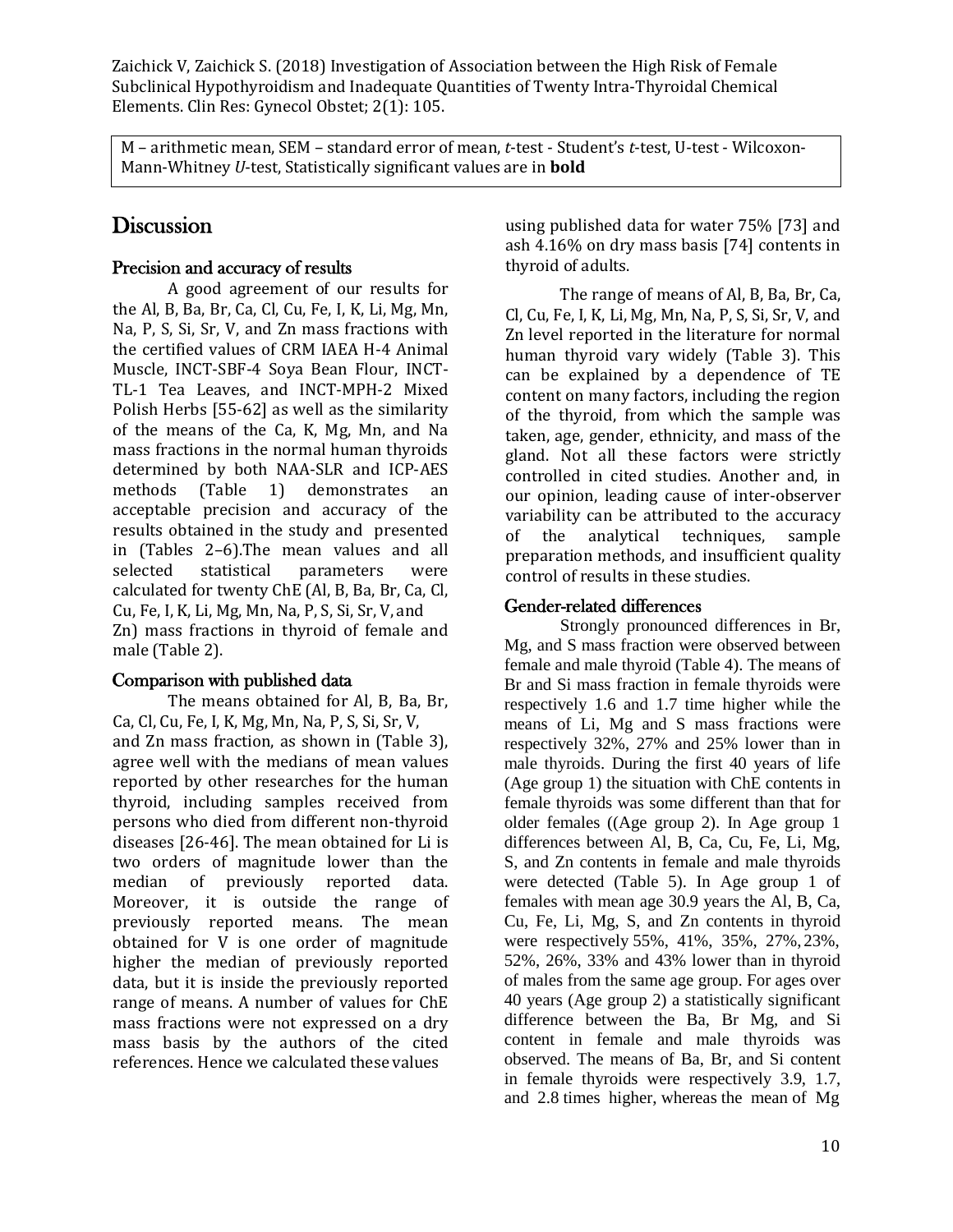28% lower than those in male thyroids. In Age group 2 differences between the Al, B, Ca, Cu, Fe, Li, S and Zn contents in thyroids of females and males, previously found in the Age group 1, was no longer evident.

Because the prevalence of SCH is 10- 15 times more greater in women than in men [4,10], we can accept that the levels of ChE mass fractions in male thyroids as more suitable (perhaps optimal) for normal function of the gland. If so, we have to conclude that for ages before 40 years there is a significant deficiency of Al, B, Ca, Cu, Fe, Li, Mg, S, and Zn contents in female thyroid parenchyma. In age over 40 deficiencies of Al, B, Ca, Cu, Fe, Li, S, and Zn contents in female thyroid disappear and an excess of Ba, Br and Si is now seen.

#### Role of intra-thyroidal chemical elements in the gland function

#### **Aluminum**

Trace element Al is not described as essential, because no biochemical function has been directly connected to it. At this stage of our knowledge, no doubt that the Al overload negatively impacts human health, including the thyroid function [75]. Why Al content in normal thyroid of females aged before 40 lower than that in male thyroid and how this deficiency acts on the female thyroid are still to be cleared.

#### **Boron**

Trace element B is known to influence the activity of many enzymes [76]. Numerous studies have demonstrated beneficial effects of B on human health, including antiinflammatory stimulus - reduces levels of inflammatory biomarkers, such as highsensitivity C-reactive protein (hs-CRP) and tumor necrosis factor  $\alpha$  (TNF- $\alpha$ ); as well as raises levels of antioxidant enzymes, such as superoxide dismutase (SOD), catalase, and glutathione peroxidase [77]. Moreover, B helps the conversion of the storage form of thyroid hormone,  $T_4$ , to  $T_3$ , the active form.

#### **Barium**

Trace element Ba has been shown to affect thyroid function in occupationally exposed persons. Urinary Ba content was associated with decreased  $T_4$  and  $T_3$  level in blood serum [78]. Why in age over 40 the Ba content in normal female thyroid higher than that in male thyroid and how this excess acts on the female thyroid are still to be cleared.

#### **Bromine**

The Br is one of the most abundant and ubiquitous of ChE in the biosphere. Inorganic bromide compounds, especially [potassium bromide](https://en.wikipedia.org/wiki/Potassium_bromide) (KBr), sodium bromide (NaBr), and ammonium bromide (NH4Br), are frequently used as sedatives in Russia [79]. This may be the reason for elevated levels of Br in female thyroid, because females particularly if aged over 40 years use sedatives more intensively than males. Inorganic bromide exerts therapeutic as well as toxic effects. An enhanced intake of bromide could interfere with the metabolism of iodine at the whole-body level, for both elements have similar chemical properties, and are adjacent halogens. So in the thyroid gland the biological behavior of bromide is similar to that of iodide [80]. Therefore, an excessive Br level in the thyroid of elderly females might inhibit thyroid hormonal synthesis.

#### **Calcium**

Despite the fact that Ca is the most abundant ChE in a human body its role in thyroid health is poorly understood. However, a significant direct correlation between serum Ca and thyroid stimulating hormone (TSH) level was confirmed by the results of many studies [81-83]. The reduced Ca content in female thyroid parenchyma in comparison with the optimal level characteristic of male thyroid can reflect some deficiency of this element in female body. Thus, a deficiency of Ca inhibits TSH secretion and, as consequence, thyroid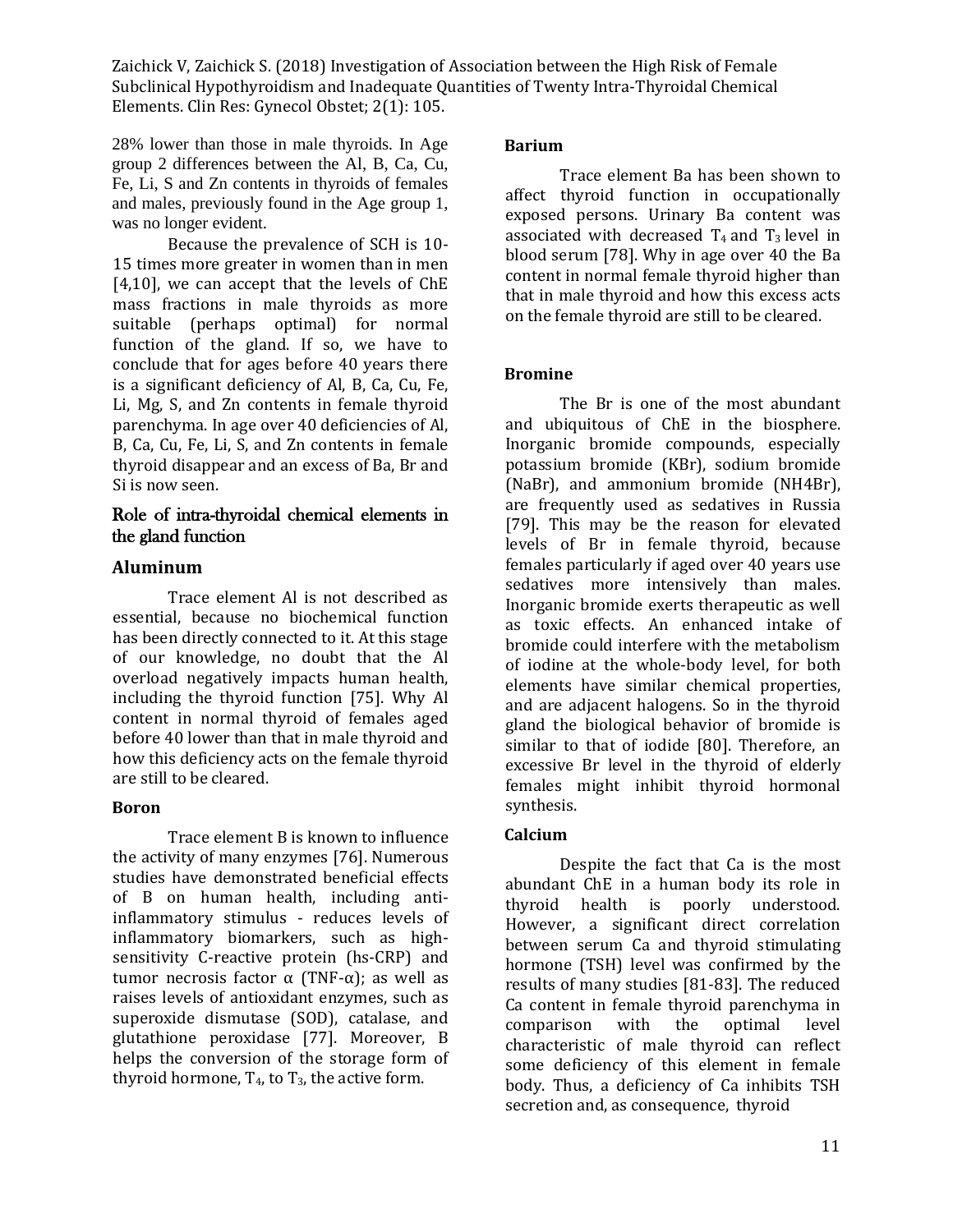function.

#### **Copper**

Cu, like Fe and Zn, is also a ubiquitous element in the human body which plays many roles at different levels. Various cuproenzymes (such as amine oxidase, ceruloplasmin, cytochrome-c oxidase, dopamine-monooxygenase, extracellular superoxide dismutase, lysyl oxidase, peptidylglycineamidating monoxygenase, Cu/Z superoxide dismutase, and tyrosinase) mediate the effects of Cu deficiency or excess. For females, serum levels of Cu are associated with increased levels of thyroid hormones  $T_3$ and  $T_4$  [84]. Thus, Cu deficiency can have severe negative impacts on thyroid function.

#### **Iron**

The low Fe level in the thyroid of young women compared with men can be attributed to physiological characteristics of the female body related to reproduction and pre-menopausal physiology [55,56]. The Fe deficiency in young females needs in correction [85].

#### **Lithium**

The results of lifelong lithium-poor nutrition of animals show that lithium is essential to the fauna, and thus, to humans as well. It was shown that lithium-poor nutrition has a negative influence on feed intake, organism growth, skin properties, reproduction performance, milk production, mortality, and on some enzyme activity, mainly the enzymes of the citrate cycle, glycolysis, and of nitrogen metabolism [86].

#### **Magnesium**

Current biochemical evidence about the elements required to maintain thyroid function shows that these not only include dietary iodine and selenium (Se) but also Mg, because magnesium-ATP contributes to the active process of iodine uptake [85]. Moreover, Mg deficiency can influence bioavailability and tissue distribution of Se which then appears diminished [87]. Similar

Ca, there is a significant direct correlation between serum Mg and TSH level [81]. From these data, one can conclude that Mg is involved in the thyroid function. The reduced Ca content in female thyroid parenchyma in comparison with the optimal level characteristic of male thyroid may reflect some deficiency of this element in female body, while a deficiency of Mg has to associate with hypothyroidism.

#### **Sulfur**

S is available to humans in their diets, derived mainly from proteins, and yet only 2 of the 20 amino acids normally present in proteins contains sulfur – methionine and cysteine. One of these amino acids, methionine, cannot be synthesized by our bodies and therefore has to be supplied by the diet. Proteins contain between 3 and 6% of sulfur amino acids. Sulfur amino acids contribute substantially to the maintenance and integrity of the cellular systems by influencing the cellular redox state and the capacity to detoxify toxic compounds, free radicals and reactive oxygen species [\[88\]](https://www.ncbi.nlm.nih.gov/pmc/articles/PMC2198910/#B16). ROS are generated during normal cellular activity and may exist in excess in some pathophysiological conditions, such as inflammation. Thus, S deficiency can be harmful for thyroid.

#### **Silicon**

There is evidence to suggest that excessive Si intake disturbers the endocrine balance between thyrotropin and thyroid hormones [89]. Moreover, the influence of Si on Ca and Mg metabolism was demonstrated [90]. The Si involvement in mineral metabolism may help to clarify the relationships between the elevated Si level and reduced Ca and Mg levels in female thyroid.

#### **Zinc**

Zn is a most essential ChE for humans. Today more than 300 proteins and over 100 DNA-binding proteins that require Zn have been classified. Zn is required for the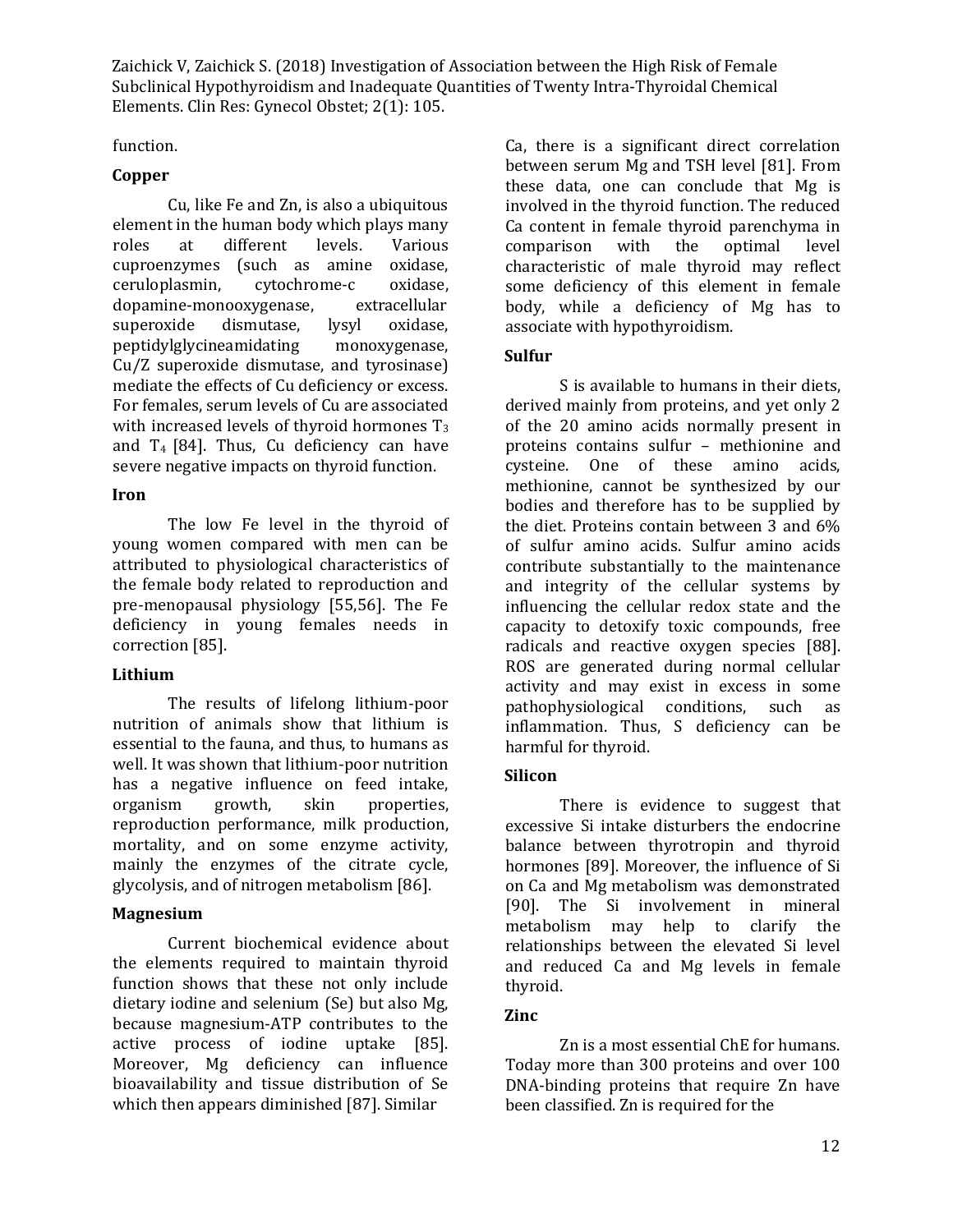synthesis of thyroid hormones, and deficiency of this ChE can result in hypothyroidism [91,92]. Thus, a Zn deficiency in female thyroid parenchyma observed in the present study may be one of the reasons for the higher incidence of SCH in females in comparison with males.

#### Study limitations

This study has two limitations. Firstly, analytical techniques employed in this study measure only twenty ChE (Al, B, Ba, Br, Ca, Cl, Cu, Fe, I, K, Li, Mg, Mn, Na, P, S, Si, Sr, V, and Zn) mass fractions. Future studies should be directed toward using other analytical methods which will extend the list of ChE investigated in thyroid tissue. Secondly, generalization of our results may be limited to Russian population. Despite these limitations, this study provides evidence on a significant deficiency of Al, B, Ca, Cu, Fe, Li, Mg, S, and Zn contents in thyroid parenchyma of females aged before 40 years and on an excess of Ba, Br and Si accompanied a deficiency of Mg for ages over 40. Present study shows also the necessity the need to continue research on the role of inadequate contents of intra-thyroidal ChE in the etiology of female SCH.

# **Conclusion**

Our data indicate that there is a statistically significant gender-related difference between ChE levels in thyroid tissue of females and males that depends on age. Subclinical hypothyroidism is a multietiological and multifactorial complex condition. The complete understanding of the role of inadequate levels of some ChE in thyroid parenchyma in the etiology of SCH requires a global vision of their different mechanisms of action, which is not yet possible with the present state of knowledge. However, from the results of our study it follows that an involvement of inadequate contents of intra-thyroidal Al, B, Ba, Br, Ca, Cu, Fe, Li, Mg, S, Si, and Zn in the etiology of female SCH may be assumed.

# Acknowledgements

Authors are grateful to Dr. Yu. Choporov, Head of the Forensic Medicine Department of City Hospital, Obninsk, for supplying thyroid samples.

# Conflict of interest

There is no any financial interest or any conflict of interest.

## References

- 1. [Krassas GE, Poppe K, Glinoer D Thyroid](https://www.ncbi.nlm.nih.gov/pubmed/20573783) [function and human reproductive health.](https://www.ncbi.nlm.nih.gov/pubmed/20573783) [Endocr Rev; 31\(5\):](https://www.ncbi.nlm.nih.gov/pubmed/20573783) 702-755.
- 2. [Verma I, Sood R, Juneja S, et al. \(2012\)](https://www.ncbi.nlm.nih.gov/pmc/articles/PMC3657979/) [Prevalence of hypothyroidism in infertile](https://www.ncbi.nlm.nih.gov/pmc/articles/PMC3657979/) [women and evaluation of response of](https://www.ncbi.nlm.nih.gov/pmc/articles/PMC3657979/) [treatment for hypothyroidism on](https://www.ncbi.nlm.nih.gov/pmc/articles/PMC3657979/) [infertility. Int J Appl Basic Med Res; 2\(1\):](https://www.ncbi.nlm.nih.gov/pmc/articles/PMC3657979/) [17-19.](https://www.ncbi.nlm.nih.gov/pmc/articles/PMC3657979/)
- 3. [Bjoro T, Holmen J, Kruger O, et al. \(2000\)](https://www.ncbi.nlm.nih.gov/pubmed/11078988) [Prevalence of thyroid disease, thyroid](https://www.ncbi.nlm.nih.gov/pubmed/11078988) [dysfunction and thyroid peroxidase](https://www.ncbi.nlm.nih.gov/pubmed/11078988) [antibodies in a large, unselected](https://www.ncbi.nlm.nih.gov/pubmed/11078988) [population. The Health Study of Nord-](https://www.ncbi.nlm.nih.gov/pubmed/11078988)[Trondelag \(HUNT\). Eur J Endocrinol;](https://www.ncbi.nlm.nih.gov/pubmed/11078988) 143(5): [639-647.](https://www.ncbi.nlm.nih.gov/pubmed/11078988)
- 4. [Vanderpump MP, Tunbridge WM \(2002\)](https://www.ncbi.nlm.nih.gov/pubmed/12487765) [Epidemiology and prevention of clinical](https://www.ncbi.nlm.nih.gov/pubmed/12487765) [and subclinical hypothyroidism. Thyroid;](https://www.ncbi.nlm.nih.gov/pubmed/12487765) 12(10): [839-847.](https://www.ncbi.nlm.nih.gov/pubmed/12487765)
- 5. [Biondi B, Cooper DS \(2008\) The clinical](https://www.ncbi.nlm.nih.gov/pubmed/17991805) [significance of subclinical thyroid](https://www.ncbi.nlm.nih.gov/pubmed/17991805) [dysfunction. Endocr Rev; 29\(1\):](https://www.ncbi.nlm.nih.gov/pubmed/17991805) 76-131.
- 6. [Rodondi N, den Elzen WP, Bauer DC, et al.](https://www.ncbi.nlm.nih.gov/pubmed/20858880) [\(2010\) Subclinical hypothyroidism and](https://www.ncbi.nlm.nih.gov/pubmed/20858880) [the risk of coronary heart disease and](https://www.ncbi.nlm.nih.gov/pubmed/20858880) [mortality. JAMA; 304\(12\):](https://www.ncbi.nlm.nih.gov/pubmed/20858880) 1365-1374.
- 7. [Verma I, Sood R, Juneja S, Kaur S \(2012\)](https://www.ncbi.nlm.nih.gov/pmc/articles/PMC3657979/) [Prevalence of hypothyroidism in infertile](https://www.ncbi.nlm.nih.gov/pmc/articles/PMC3657979/) [women and evaluation of response of](https://www.ncbi.nlm.nih.gov/pmc/articles/PMC3657979/) [treatment for hypothyroidism on](https://www.ncbi.nlm.nih.gov/pmc/articles/PMC3657979/) [infertility. Int J Appl Basic Med Res; 2\(1\):](https://www.ncbi.nlm.nih.gov/pmc/articles/PMC3657979/) [17-19.](https://www.ncbi.nlm.nih.gov/pmc/articles/PMC3657979/)
- 8. [Asvold BO, Vatten LJ, Bjøro T \(2013\)](https://www.ncbi.nlm.nih.gov/pubmed/23975540) [Changes in the prevalence of](https://www.ncbi.nlm.nih.gov/pubmed/23975540) [hypothyroidism: the HUNT Study in](https://www.ncbi.nlm.nih.gov/pubmed/23975540) [Norway. Eur J Endocrinol; 169\(5\): 613-](https://www.ncbi.nlm.nih.gov/pubmed/23975540) [620.](https://www.ncbi.nlm.nih.gov/pubmed/23975540)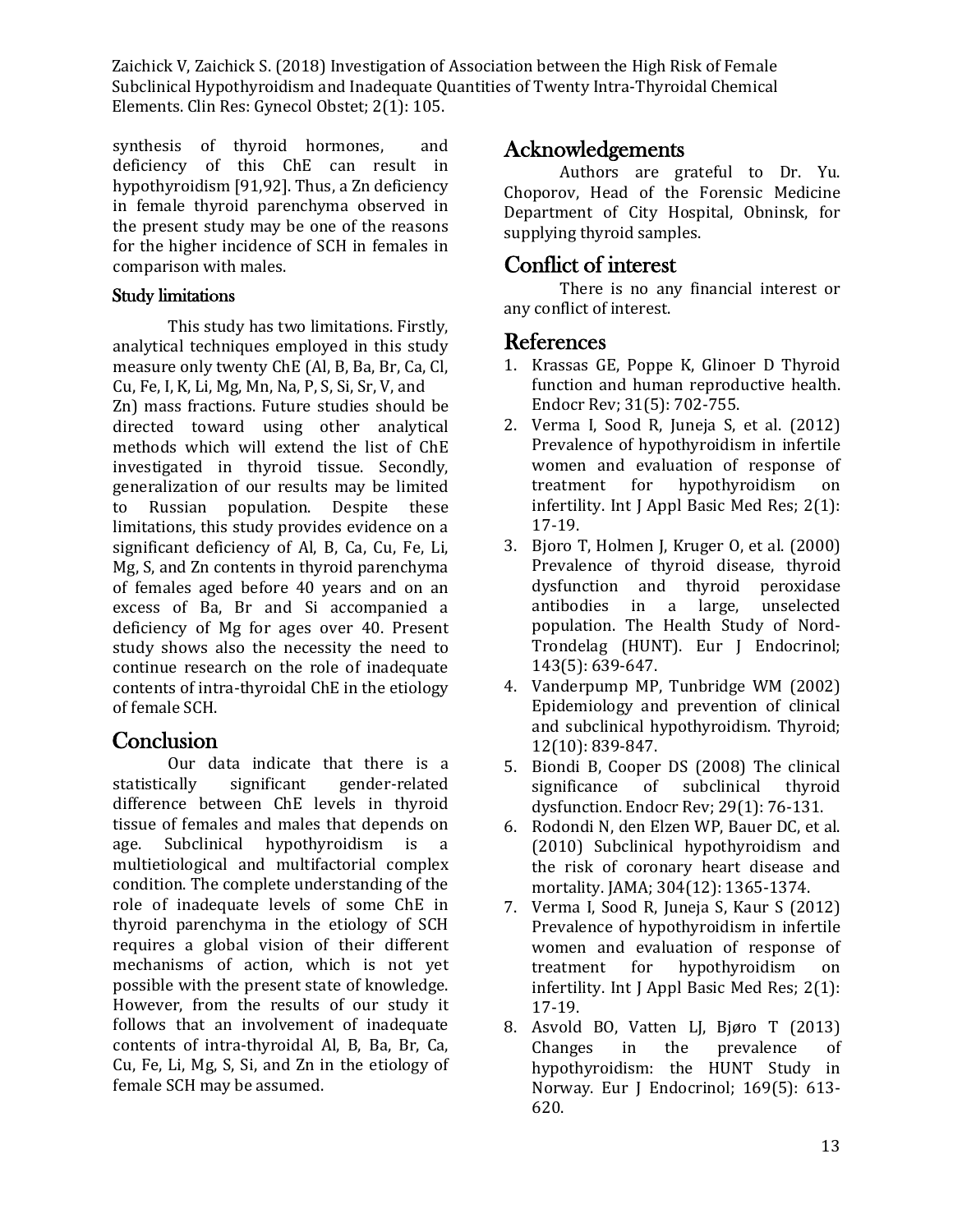- 9. [Baumgartner C, da Costa BR, Collet TH, et](https://www.ncbi.nlm.nih.gov/pubmed/29061566) [al. \(2017\) Thyroid function within the](https://www.ncbi.nlm.nih.gov/pubmed/29061566) normal range, [subclinical](https://www.ncbi.nlm.nih.gov/pubmed/29061566) [hypothyroidism, and the risk of atrial](https://www.ncbi.nlm.nih.gov/pubmed/29061566) [fibrillation. Circulation; 136\(22\): 2100-](https://www.ncbi.nlm.nih.gov/pubmed/29061566) [2116.](https://www.ncbi.nlm.nih.gov/pubmed/29061566)
- 10. [Khan MA, Ahsan T, Rehman UL, et al.](https://www.ncbi.nlm.nih.gov/pubmed/29067046) [\(2017\) Subclinical hypothyroidism:](https://www.ncbi.nlm.nih.gov/pubmed/29067046) [frequency, clinical presentations and](https://www.ncbi.nlm.nih.gov/pubmed/29067046) [treatment indications. Pak J Med Sci;](https://www.ncbi.nlm.nih.gov/pubmed/29067046) 33(4): [818-822.](https://www.ncbi.nlm.nih.gov/pubmed/29067046)
- 11. [Battikhi MN \(2018\) Correlation between](https://www.ecronicon.com/ecgy/pdf/ECGY-07-00182.pdf) [AMH and TSH in infertile women. EC](https://www.ecronicon.com/ecgy/pdf/ECGY-07-00182.pdf) [Gynaecology; 7.1:](https://www.ecronicon.com/ecgy/pdf/ECGY-07-00182.pdf) 12-15.
- 12. [Zaichick V, Choporov Yu \(1996\)](https://link.springer.com/article/10.1007/BF02036535) [Determination of the natural level of](https://link.springer.com/article/10.1007/BF02036535) [human intra-thyroid iodine by](https://link.springer.com/article/10.1007/BF02036535) [instrumental neutron activation analysis.](https://link.springer.com/article/10.1007/BF02036535) [J Radioanal Nucl Chem; 207\(1\):](https://link.springer.com/article/10.1007/BF02036535) 153-161.
- 13. [Zaichick V, Zaichick S \(1997\) Normal](https://www.ncbi.nlm.nih.gov/pubmed/9373990) [human intrathyroidal iodine. Sci Total](https://www.ncbi.nlm.nih.gov/pubmed/9373990) [Environ; 206\(1\):](https://www.ncbi.nlm.nih.gov/pubmed/9373990) 39-56.
- 14. Zaichick V (1998) Iodine excess and thyroid cancer. J Trace Elem Exp Med; 11(4): 508-509.
- 15. [Zaichick V \(1998\) In vivo and in vitro](http://www.scirp.org/(S(351jmbntvnsjt1aadkposzje))/reference/ReferencesPapers.aspx?ReferenceID=1490208) [application of energy-dispersive XRF in](http://www.scirp.org/(S(351jmbntvnsjt1aadkposzje))/reference/ReferencesPapers.aspx?ReferenceID=1490208) [clinical investigations: experience and the](http://www.scirp.org/(S(351jmbntvnsjt1aadkposzje))/reference/ReferencesPapers.aspx?ReferenceID=1490208) [future. J Trace Elem Exp Med; 11\(4\): 509-](http://www.scirp.org/(S(351jmbntvnsjt1aadkposzje))/reference/ReferencesPapers.aspx?ReferenceID=1490208) [510.](http://www.scirp.org/(S(351jmbntvnsjt1aadkposzje))/reference/ReferencesPapers.aspx?ReferenceID=1490208)
- 16. Zaichick V, Iljina T (1998) Dietary iodine supplementation effect on the rat thyroid 131I blastomogenic action. In: Die Bedentung der Mengen- und Spurenelemente. 18. Arbeitstangung. Jena; Friedrich-Schiller-Universität: 294- 306.
- 17. [Zaichick V, Zaichick S \(1999\) Energy](https://eurekamag.com/research/010/588/010588090.php)[dispersive X-ray fluorescence of iodine in](https://eurekamag.com/research/010/588/010588090.php) [thyroid puncture biopsy specimens. J](https://eurekamag.com/research/010/588/010588090.php) [Trace Microprobe Tech; 17\(2\):](https://eurekamag.com/research/010/588/010588090.php) 219-232.
- 18. [Zaichick V \(1999\) Human intrathyroidal](https://www.lupinepublishers.com/) [iodine in health and non-thyroidal](https://www.lupinepublishers.com/) [disease. In: New aspects of trace element](https://www.lupinepublishers.com/) [research. London and Tokyo; Smith-](https://www.lupinepublishers.com/)[Gordon and Nishimura:](https://www.lupinepublishers.com/) 114-119.
- 19. [Zaichick V \(2000\) Relevance of and](https://www.lupinepublishers.com/) [potentiality for in vivo intrathyroidal](https://www.lupinepublishers.com/) [iodine determination. In Vivo](https://www.lupinepublishers.com/) Body

[Composition Studies. Ann N Y Acad Sci;](https://www.lupinepublishers.com/) [904: 630-632.](https://www.lupinepublishers.com/)

- 20. [Usha Menon V, Sundaram KR,](https://www.ncbi.nlm.nih.gov/pubmed/19585813) [Unnikrishnan AG, et al. \(2009\)](https://www.ncbi.nlm.nih.gov/pubmed/19585813) Hig[h](https://www.ncbi.nlm.nih.gov/pubmed/19585813) [prevalence of undetected thyroid](https://www.ncbi.nlm.nih.gov/pubmed/19585813) [disorders in an iodine sufficient adult](https://www.ncbi.nlm.nih.gov/pubmed/19585813) [south Indian population. J Indian Med](https://www.ncbi.nlm.nih.gov/pubmed/19585813) [Assoc; 107\(2\):](https://www.ncbi.nlm.nih.gov/pubmed/19585813) 72-77.
- 21. [Zimmermann MB, Boelaert K \(2015\)](https://www.ncbi.nlm.nih.gov/pubmed/25591468) [Iodine deficiency and thyroid disorders.](https://www.ncbi.nlm.nih.gov/pubmed/25591468) [Lancet Diabetes Endocrinol; 3\(4\): 286-](https://www.ncbi.nlm.nih.gov/pubmed/25591468) [295.](https://www.ncbi.nlm.nih.gov/pubmed/25591468)
- 22. [Guo Y, Zynat J, Xu Z, et al. \(2016\) Iodine](https://www.ncbi.nlm.nih.gov/pubmed/27188916) [nutrition status and thyroid disorders: a](https://www.ncbi.nlm.nih.gov/pubmed/27188916) [cross-sectional study from the Xinjiang](https://www.ncbi.nlm.nih.gov/pubmed/27188916) [Autonomous Region of China. Eur J Clin](https://www.ncbi.nlm.nih.gov/pubmed/27188916) [Nutr; 70\(11\):](https://www.ncbi.nlm.nih.gov/pubmed/27188916) 1332-1336.
- 23. [Shan Z, Chen L, Lian X, et al. \(2016\) Iodine](https://www.ncbi.nlm.nih.gov/pubmed/27370068) [Status and Prevalence of Thyroid](https://www.ncbi.nlm.nih.gov/pubmed/27370068) [Disorders After Introduction of](https://www.ncbi.nlm.nih.gov/pubmed/27370068) [Mandatory Universal Salt Iodization](https://www.ncbi.nlm.nih.gov/pubmed/27370068) for [16 Years in China: A Cross-Sectional](https://www.ncbi.nlm.nih.gov/pubmed/27370068) [Study in 10 Cities. Thyroid; 26\(8\): 1125-](https://www.ncbi.nlm.nih.gov/pubmed/27370068) [1130.](https://www.ncbi.nlm.nih.gov/pubmed/27370068)
- 24. [Zaichick V, Tsyb A, Vtyurin BM \(1995\)](https://www.ncbi.nlm.nih.gov/pubmed/7741233) [Trace elements and thyroid cancer.](https://www.ncbi.nlm.nih.gov/pubmed/7741233) [Analyst; 120\(3\):](https://www.ncbi.nlm.nih.gov/pubmed/7741233) 817-821.
- 25. [Zaichick V \(2006\) Medical elementology](https://link.springer.com/article/10.1007/s10967-006-0383-3) [as a new scientific discipline. J Radioanal](https://link.springer.com/article/10.1007/s10967-006-0383-3) [Nucl Chem; 269\(2\):](https://link.springer.com/article/10.1007/s10967-006-0383-3) 303-309.
- 26. Kortev AI, Dontsov GI, Lyascheva AP (1972) Bio-elements in human pathology. Middle-Ural publishing-house, Sverdlovsk, Russia.
- 27. Kamenev VF (1963) Trace element contents in the thyroid gland of adult person. In: Trace elements in agriculture and medicine. Ulan-Ude, Russia: 12-16.
- 28. [Tipton IH, Cook MJ \(1963\) Trace elements](https://journals.lww.com/health-physics/Abstract/1963/02000/Trace_Elements_in_Human_Tissue_Part_II__Adult.2.aspx) [in human tissue. Part II. Adult subjects](https://journals.lww.com/health-physics/Abstract/1963/02000/Trace_Elements_in_Human_Tissue_Part_II__Adult.2.aspx) [from the United States. Health Phys; 9:](https://journals.lww.com/health-physics/Abstract/1963/02000/Trace_Elements_in_Human_Tissue_Part_II__Adult.2.aspx) [103-145.](https://journals.lww.com/health-physics/Abstract/1963/02000/Trace_Elements_in_Human_Tissue_Part_II__Adult.2.aspx)
- 29. Reytblat MA, Kropacheyv AM (1967) Some trace elements in the normal thyroid of Perm Prikam'e inhabitants. Proceedings of Perm Medical Institute; 78: 157-164.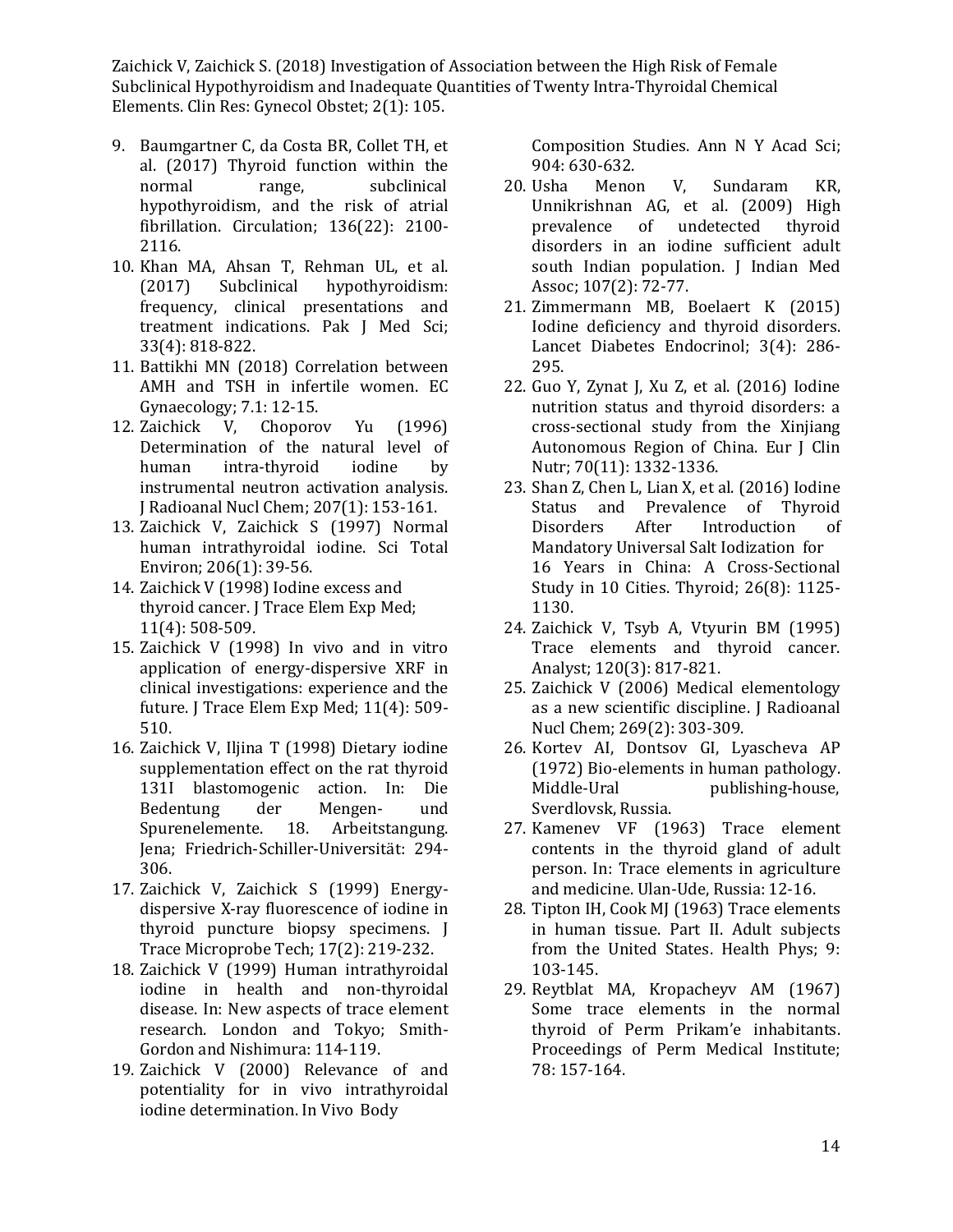- 30. [Forssen A \(1972\) Inorganic elements in](https://www.ncbi.nlm.nih.gov/pubmed/5081903) [the human body. Ann Med Exp Biol Fenn;](https://www.ncbi.nlm.nih.gov/pubmed/5081903) [50\(3\):](https://www.ncbi.nlm.nih.gov/pubmed/5081903) 99–162
- 31. [Zhu H, Wang N, Zhang Y, et al. \(2010\)](https://www.ncbi.nlm.nih.gov/pubmed/19959952) [Element contents in organs and tissues of](https://www.ncbi.nlm.nih.gov/pubmed/19959952) [Chinese adult men. Health Phys; 98\(1\):](https://www.ncbi.nlm.nih.gov/pubmed/19959952) [61-73.](https://www.ncbi.nlm.nih.gov/pubmed/19959952)
- 32. [Salimi J, Moosavi K, Vatankhah S, et al.](https://inis.iaea.org/search/searchsinglerecord.aspx?recordsFor=SingleRecord&RN=35074722) [\(2004\) Investigation of heavy trace](https://inis.iaea.org/search/searchsinglerecord.aspx?recordsFor=SingleRecord&RN=35074722) [elements in neoplastic and non-neoplastic](https://inis.iaea.org/search/searchsinglerecord.aspx?recordsFor=SingleRecord&RN=35074722) [human thyroid tissue: A study by proton](https://inis.iaea.org/search/searchsinglerecord.aspx?recordsFor=SingleRecord&RN=35074722) [–](https://inis.iaea.org/search/searchsinglerecord.aspx?recordsFor=SingleRecord&RN=35074722) [induced X-ray emissions. Iran J Radiat](https://inis.iaea.org/search/searchsinglerecord.aspx?recordsFor=SingleRecord&RN=35074722) [Res; 1\(4\):](https://inis.iaea.org/search/searchsinglerecord.aspx?recordsFor=SingleRecord&RN=35074722) 211-216.
- 33. [Boulyga SF, Zhuk IV, Lomonosova EM, et](https://link.springer.com/article/10.1007/BF02034238) al. [\(1997\) Determination](https://link.springer.com/article/10.1007/BF02034238) o[f](https://link.springer.com/article/10.1007/BF02034238) [microelements in thyroids of the](https://link.springer.com/article/10.1007/BF02034238) [inhabitants of Belarus by neutron](https://link.springer.com/article/10.1007/BF02034238) [activation analysis using the k0-method. J](https://link.springer.com/article/10.1007/BF02034238) [Radioanal Nucl Chem; 222\(1-2\):](https://link.springer.com/article/10.1007/BF02034238) 11-14.
- 34. [Reddy SB, Charles MJ, Kumar MR, et al.](https://www.sciencedirect.com/science/article/pii/S0168583X02012922) [\(2002\) Trace elemental analysis of](https://www.sciencedirect.com/science/article/pii/S0168583X02012922) [adenoma and carcinoma thyroid by PIXE](https://www.sciencedirect.com/science/article/pii/S0168583X02012922) [method. Nucl Instrum Methods Phys Res](https://www.sciencedirect.com/science/article/pii/S0168583X02012922) [B; 196\(3-4\):](https://www.sciencedirect.com/science/article/pii/S0168583X02012922) 333-339.
- 35. [Woodard HQ, White DR \(1986\) The](https://www.ncbi.nlm.nih.gov/pubmed/3801800) [composition of body tissues. Brit J Radiol;](https://www.ncbi.nlm.nih.gov/pubmed/3801800) 59(708): [1209-1218.](https://www.ncbi.nlm.nih.gov/pubmed/3801800)
- 36. [Ataullachanov IA \(1969\) Age-related](https://www.ncbi.nlm.nih.gov/pubmed/5807109) [changes of manganese, cobalt, coper, zinc,](https://www.ncbi.nlm.nih.gov/pubmed/5807109) [and iron contents in the endocrine glands](https://www.ncbi.nlm.nih.gov/pubmed/5807109) [of females. Problemy Endocrinologii;](https://www.ncbi.nlm.nih.gov/pubmed/5807109) 15(2): [98-102.](https://www.ncbi.nlm.nih.gov/pubmed/5807109)
- 37. Neimark II, Timoschnikov VM (1978) Development of carcinoma of the thyroid gland in person residing in the focus of goiter endemic. Problemy Endocrinilogii; 24(3): 28-32.
- 38. [Zabala J, Carrion N, Murillo M, et al.](https://www.ncbi.nlm.nih.gov/pubmed/19203711) [\(2009\) Determination of normal human](https://www.ncbi.nlm.nih.gov/pubmed/19203711) [intrathyroidal iodine in Caracas](https://www.ncbi.nlm.nih.gov/pubmed/19203711) [population. J Trace Elem Med Bio; 23\(1\):](https://www.ncbi.nlm.nih.gov/pubmed/19203711) [9-14.](https://www.ncbi.nlm.nih.gov/pubmed/19203711)
- 39. Zakutinskiy DI, Parfeynov UyD, Selivanova LN (1962) Handbook on the toxicology of radioisotopes. Moscow; State Publishing House of medical literature.
- 40. Remis AM (1962) Endemic goiter and trace elements in Kabardino-Balkaria. In:

Proceedings of the fifth congress of Northern Caucasia surgeons. Rostov-on-Don: 276-278.

- 41. [Soman SD, Joseph KT, Raut SJ, et al.](https://www.ncbi.nlm.nih.gov/pubmed/5513677) [\(1970\) Studies of major and trace](https://www.ncbi.nlm.nih.gov/pubmed/5513677) [element content in human tissues. Health](https://www.ncbi.nlm.nih.gov/pubmed/5513677) [Phys; 19\(5\):](https://www.ncbi.nlm.nih.gov/pubmed/5513677) 641-656.
- 42. [Teraoka H \(1981\) Distribution of 24](https://www.tandfonline.com/doi/abs/10.1080/00039896.1981.10667620) [elements in the internal organs of normal](https://www.tandfonline.com/doi/abs/10.1080/00039896.1981.10667620) [males and the metallic workers in](https://www.tandfonline.com/doi/abs/10.1080/00039896.1981.10667620) Japa[n.](https://www.tandfonline.com/doi/abs/10.1080/00039896.1981.10667620) [Arch Environ Health; 36\(4\):](https://www.tandfonline.com/doi/abs/10.1080/00039896.1981.10667620) 155-165.
- 43. [Boulyga SF, Becker JS, Malenchenko AF, et](https://link.springer.com/article/10.1007/s006040050069) [al. \(2000\) Application of ICP-MS for](https://link.springer.com/article/10.1007/s006040050069) [multielement analysis in small sample](https://link.springer.com/article/10.1007/s006040050069) [amounts of pathological thyroid tissue.](https://link.springer.com/article/10.1007/s006040050069) [Microchim Acta; 134\(3-4\):](https://link.springer.com/article/10.1007/s006040050069) 215-222.
- 44. Novikov GV, Vlasova ZA. (1970) Some organism functions in connection with the iodine content in human diet and experimental animal fodders. In: Biological role of trace elements and their use in agriculture and medicine; 2: 6-7.
- 45. Bredichin LM, Soroka VP (1969) Trace element metabolism in patients with thyroid goiter under treatment. Vrachebnoe Delo; 51(6): 81-84.
- 46. [Byrne AR \(1978\) Vanadium in foods and](https://www.ncbi.nlm.nih.gov/pubmed/684404) [in human body fluids and tissues. Sci](https://www.ncbi.nlm.nih.gov/pubmed/684404) [Total Environ; 10\(1\): 17-30](https://www.ncbi.nlm.nih.gov/pubmed/684404) .
- 47. [Zaichick V \(1997\) Sampling, sample](https://inis.iaea.org/search/search.aspx?orig_q=RN%3A29019688) [storage and preparation of biomaterials](https://inis.iaea.org/search/search.aspx?orig_q=RN%3A29019688) [for INAA in clinical medicine,](https://inis.iaea.org/search/search.aspx?orig_q=RN%3A29019688) [occupational and environmental health.](https://inis.iaea.org/search/search.aspx?orig_q=RN%3A29019688) [In: Harmonization of Health-Related](https://inis.iaea.org/search/search.aspx?orig_q=RN%3A29019688) [Environmental Measurements Using](https://inis.iaea.org/search/search.aspx?orig_q=RN%3A29019688) [Nuclear and Isotopic Techniques. Vienna;](https://inis.iaea.org/search/search.aspx?orig_q=RN%3A29019688) [IAEA; 29\(11\):](https://inis.iaea.org/search/search.aspx?orig_q=RN%3A29019688) 123-133.
- 48. Zaichick V (2004) Losses of chemical elements in biological samples under the dry ashing process. Trace Elements in Medicine; 5: 17-22.
- 49. Zaichick V, Zaichick S (2000) INAA applied to halogen (Br and I) stability in long-term storage of lyophilized biological materials. J Radioanal Nucl Chem; 244(2): 279-281.
- 50. Zaichick V, Zaichick S (1996) Instrumental effect on the contamination of biomedical samples in the course of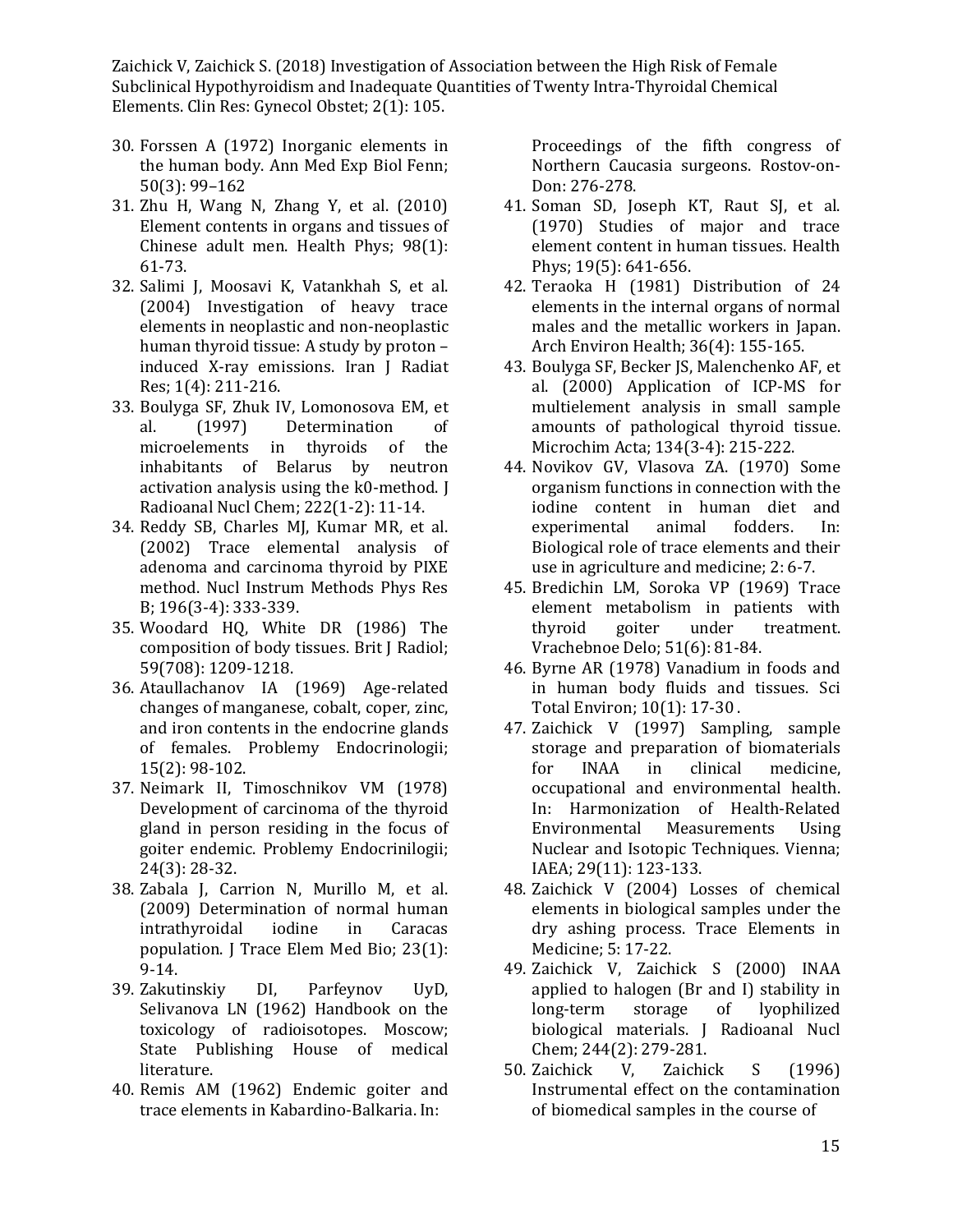sampling. Journal of Analytical Chemistry; 51(12): 1200-1205.

- 51. Zaichick V, Tsislyak YuV (1978) A simple device for bio-sample lyophilic drying. Laboratornoe Delo; 2: 109-110.
- 52. Zaichick V, Tsislyak YuV (1981) A modified adsorptive and cryogenic lyophilizer for biosample concentrations. Laboratornoe Delo; 2: 100-101.
- 53. [Zaichick V, Zaichick S \(1997\) A search for](https://akademiai.com/doi/abs/10.1007/BF02039345) [losses of chemical elements during](https://akademiai.com/doi/abs/10.1007/BF02039345) [freeze](https://akademiai.com/doi/abs/10.1007/BF02039345)[drying of biological materials. J](https://akademiai.com/doi/abs/10.1007/BF02039345) [Radioanal](https://akademiai.com/doi/abs/10.1007/BF02039345)  [Nucl Chem; 218\(2\):](https://akademiai.com/doi/abs/10.1007/BF02039345) 249-253.
- 54. [Zaichick V \(1995\) Applications of](https://link.springer.com/article/10.1007/BF00322330) [synthetic reference materials in the](https://link.springer.com/article/10.1007/BF00322330) [medical Radiological Research Centre.](https://link.springer.com/article/10.1007/BF00322330) [Fresenius' J Anal Chem; 352\(1-2\): 219-](https://link.springer.com/article/10.1007/BF00322330) [223.](https://link.springer.com/article/10.1007/BF00322330)
- 55. [Zaichick S, Zaichick V \(2010\) The effect of](https://www.ncbi.nlm.nih.gov/pubmed/19629406) [age and gender on 37 chemical element](https://www.ncbi.nlm.nih.gov/pubmed/19629406) [contents in scalp hair of healthy humans.](https://www.ncbi.nlm.nih.gov/pubmed/19629406) [Biol Trace Elem Res; 134\(1\):](https://www.ncbi.nlm.nih.gov/pubmed/19629406) 41-54.
- 56. [Zaichick S, Zaichick V \(2011\) The scalp](https://www.researchgate.net/publication/262869902_The_scalp_hair_as_a_monitor_for_trace_elements_in_biomonitoring_of_atmospheric_pollution) [hair as a monitor for trace elements in](https://www.researchgate.net/publication/262869902_The_scalp_hair_as_a_monitor_for_trace_elements_in_biomonitoring_of_atmospheric_pollution) [biomonitoring of atmospheric pollution.](https://www.researchgate.net/publication/262869902_The_scalp_hair_as_a_monitor_for_trace_elements_in_biomonitoring_of_atmospheric_pollution) [IJEnvH; 5\(1/2\):](https://www.researchgate.net/publication/262869902_The_scalp_hair_as_a_monitor_for_trace_elements_in_biomonitoring_of_atmospheric_pollution) 106-124.
- 57. [Zaichick S, Zaichick V \(2011\) INAA](https://link.springer.com/article/10.1007/s10967-010-0927-4) [application in the age dynamics](https://link.springer.com/article/10.1007/s10967-010-0927-4) [assessment of Br, Ca, Cl, K, Mg, Mn, and Na](https://link.springer.com/article/10.1007/s10967-010-0927-4) [content in the normal human prostate. J](https://link.springer.com/article/10.1007/s10967-010-0927-4) [Radioanal Nucl Chem; 288\(1\):](https://link.springer.com/article/10.1007/s10967-010-0927-4) 197-202.
- 58. [Zaichick V, Nosenko S, Moskvina I \(2012\)](https://www.ncbi.nlm.nih.gov/pubmed/22231436) The effect of [age on 12 chemical element](https://www.ncbi.nlm.nih.gov/pubmed/22231436) [contents in intact prostate of adult men](https://www.ncbi.nlm.nih.gov/pubmed/22231436) [investigated by inductively coupled](https://www.ncbi.nlm.nih.gov/pubmed/22231436) [plasma atomic emission spectrometry.](https://www.ncbi.nlm.nih.gov/pubmed/22231436) [Biol Trace Elem Res; 147\(1-3\):](https://www.ncbi.nlm.nih.gov/pubmed/22231436) 49-58.
- 59. [Zaichick V, Zaichick S \(2013\) NAA-SLR](https://www.ncbi.nlm.nih.gov/pubmed/24068488) [and ICP-AES Application in the](https://www.ncbi.nlm.nih.gov/pubmed/24068488) [assessment of mass fraction of 19](https://www.ncbi.nlm.nih.gov/pubmed/24068488) [chemical elements in pediatric and young](https://www.ncbi.nlm.nih.gov/pubmed/24068488) [adult prostate glands. Biol Trace Elem](https://www.ncbi.nlm.nih.gov/pubmed/24068488) [Res; 156\(1-3\):](https://www.ncbi.nlm.nih.gov/pubmed/24068488) 357-366.
- 60. [Zaichick V, Zaichick S \(2013\) The effect of](https://www.ncbi.nlm.nih.gov/pubmed/23994740) [age on Br, Ca, Cl, K, Mg, Mn, and Na mass](https://www.ncbi.nlm.nih.gov/pubmed/23994740) [fraction in pediatric and young adult](https://www.ncbi.nlm.nih.gov/pubmed/23994740) [prostate glands investigated by neutron](https://www.ncbi.nlm.nih.gov/pubmed/23994740) [activation analysis. J Appl Radiat Isot; 82:](https://www.ncbi.nlm.nih.gov/pubmed/23994740) [145-151.](https://www.ncbi.nlm.nih.gov/pubmed/23994740)

[Zaichick V, Zaichick S \(2014\)](http://www.scirp.org/(S(vtj3fa45qm1ean45vvffcz55))/reference/ReferencesPapers.aspx?ReferenceID=1973338) [Determination of trace elements in adults](http://www.scirp.org/(S(vtj3fa45qm1ean45vvffcz55))/reference/ReferencesPapers.aspx?ReferenceID=1973338) [and geriatric prostate combining neutron](http://www.scirp.org/(S(vtj3fa45qm1ean45vvffcz55))/reference/ReferencesPapers.aspx?ReferenceID=1973338) [activation with inductively coupled](http://www.scirp.org/(S(vtj3fa45qm1ean45vvffcz55))/reference/ReferencesPapers.aspx?ReferenceID=1973338) [plasma atomic emission spectrometry.](http://www.scirp.org/(S(vtj3fa45qm1ean45vvffcz55))/reference/ReferencesPapers.aspx?ReferenceID=1973338) [Open Journal of Biochemistry; 1\(2\): 16-](http://www.scirp.org/(S(vtj3fa45qm1ean45vvffcz55))/reference/ReferencesPapers.aspx?ReferenceID=1973338) [33.](http://www.scirp.org/(S(vtj3fa45qm1ean45vvffcz55))/reference/ReferencesPapers.aspx?ReferenceID=1973338)

- 62. [Zaichick S., Zaichick V \(2011\) INAA](https://link.springer.com/article/10.1007/s10967-010-0927-4) [application in the age dynamics](https://link.springer.com/article/10.1007/s10967-010-0927-4) assessment of Br, [Ca, Cl, K, Mg, Mn, and Na](https://link.springer.com/article/10.1007/s10967-010-0927-4) [content in the normal human prostate. J](https://link.springer.com/article/10.1007/s10967-010-0927-4) [Radioanal Nucl Chem; 288\(1\):](https://link.springer.com/article/10.1007/s10967-010-0927-4) 197-202.
- 63. [Korelo AM, Zaichick V \(1993\) Software to](http://www.scirp.org/(S(vtj3fa45qm1ean45vvffcz55))/reference/ReferencesPapers.aspx?ReferenceID=1973388) [optimize the multielement INAA of](http://www.scirp.org/(S(vtj3fa45qm1ean45vvffcz55))/reference/ReferencesPapers.aspx?ReferenceID=1973388) [medical and environmental samples. In:](http://www.scirp.org/(S(vtj3fa45qm1ean45vvffcz55))/reference/ReferencesPapers.aspx?ReferenceID=1973388) [Activation Analysis in Environment](http://www.scirp.org/(S(vtj3fa45qm1ean45vvffcz55))/reference/ReferencesPapers.aspx?ReferenceID=1973388) [Protection. Dubna, Russia; Joint Institute](http://www.scirp.org/(S(vtj3fa45qm1ean45vvffcz55))/reference/ReferencesPapers.aspx?ReferenceID=1973388) [for Nuclear Research:](http://www.scirp.org/(S(vtj3fa45qm1ean45vvffcz55))/reference/ReferencesPapers.aspx?ReferenceID=1973388) 326-332.
- 64. [Zaichick V, Zaichick S \(2017\) Age-related](http://scholarlypages.org/Articles/geriatric-medicine/tghc-1-004.php?jid=geriatric-medicine) [changes of some trace element contents](http://scholarlypages.org/Articles/geriatric-medicine/tghc-1-004.php?jid=geriatric-medicine) [in intact thyroid of females investigated](http://scholarlypages.org/Articles/geriatric-medicine/tghc-1-004.php?jid=geriatric-medicine) [by energy dispersive X-ray fluorescent](http://scholarlypages.org/Articles/geriatric-medicine/tghc-1-004.php?jid=geriatric-medicine) [analysis. Trends in Geriatric Healthcare;](http://scholarlypages.org/Articles/geriatric-medicine/tghc-1-004.php?jid=geriatric-medicine) 1(1): [31-38.](http://scholarlypages.org/Articles/geriatric-medicine/tghc-1-004.php?jid=geriatric-medicine)
- 65. Zaichick V, Zaichick S (2017) Age-related changes of Br, Ca, Cl, I, K, Mg, Mn, and Na contents in intact thyroid of females investigated by neutron activation analysis. Curr Updates Aging; 1: 5.1.
- 66. Zaichick V, Zaichick S (2017) Age-related changes of Ag, Co, Cr, Fe, Hg, Rb, Sb, Sc, Se, and Zn contents in intact thyroid of females investigated by neutron activation analysis. J Gerontol Geriatr Med; 3: 015.
- 67. [Zaichick V, Zaichick S \(2018\) Effect of age](http://www.journals.tmkarpinski.com/index.php/mmed/article/view/33) [on chemical element contents in female](http://www.journals.tmkarpinski.com/index.php/mmed/article/view/33) [thyroid investigated by some nuclear](http://www.journals.tmkarpinski.com/index.php/mmed/article/view/33) [analytical methods. MicroMedicine; 6\(1\):](http://www.journals.tmkarpinski.com/index.php/mmed/article/view/33) [47-61.](http://www.journals.tmkarpinski.com/index.php/mmed/article/view/33)
- 68. Zaichick V, Zaichick S (2018) Variation with age of chemical element contents in females' thyroids investigated by neutron activation analysis and inductively coupled plasma atomic emission spectrometry. J Biochem Analyt Stud; 3(1):1-10.
- 69. [Zaichick V, Zaichick S \(2017\) Age-related](https://medcraveonline.com/MOJGG/MOJGG-01-00028.php) [changes of some trace element](https://medcraveonline.com/MOJGG/MOJGG-01-00028.php) contents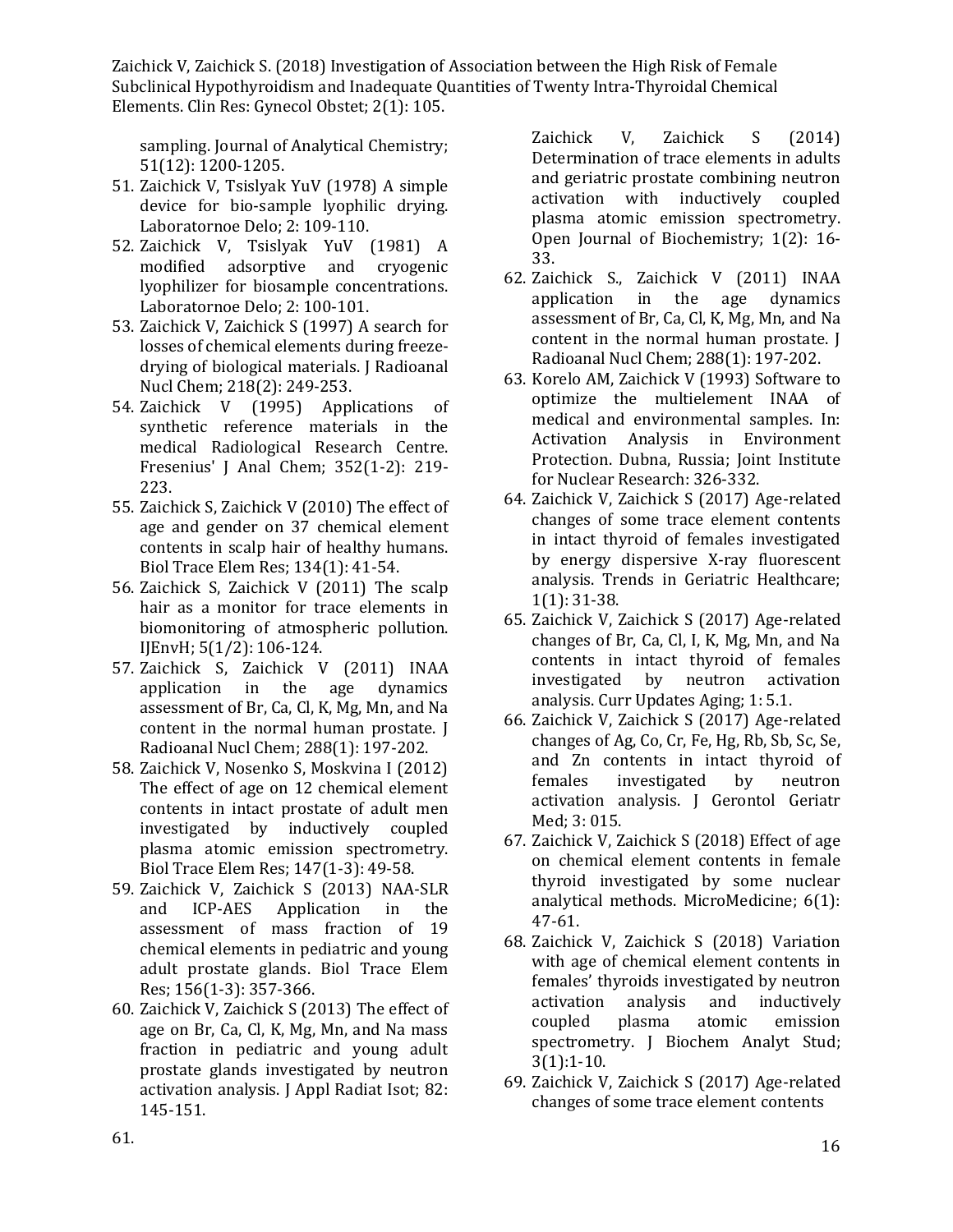[in intact thyroid of males investigated by](https://medcraveonline.com/MOJGG/MOJGG-01-00028.php) [energy dispersive X-ray fluorescent](https://medcraveonline.com/MOJGG/MOJGG-01-00028.php) [analysis. MOJ Gerontol Ger; 1\(5\): 133-](https://medcraveonline.com/MOJGG/MOJGG-01-00028.php) [140.](https://medcraveonline.com/MOJGG/MOJGG-01-00028.php)

- 70. [Zaichick V, Zaichick S \(2017\) Age-related](https://www.jscimedcentral.com/Aging/aging-1-1002.php) [changes of Br, Ca, Cl, I, K, Mg, Mn, and Na](https://www.jscimedcentral.com/Aging/aging-1-1002.php) [contents in intact thyroid of males](https://www.jscimedcentral.com/Aging/aging-1-1002.php) [investigated by neutron activation](https://www.jscimedcentral.com/Aging/aging-1-1002.php) [analysis. J Aging Age Relat Dis; 1\(1\):1002.](https://www.jscimedcentral.com/Aging/aging-1-1002.php)
- 71. Zaichick V, Zaichick S (2018) Association between Age and Twenty Chemical Element Contents in Intact Thyroid of Males. SM Gerontol Geriatr Res; 2(1): 1014.
- 72. [Zaichick V, Zaichick S \(2018\) Associations](https://www.ncbi.nlm.nih.gov/pubmed/29396842) [between age and 50 trace element](https://www.ncbi.nlm.nih.gov/pubmed/29396842) [contents and relationships in intact](https://www.ncbi.nlm.nih.gov/pubmed/29396842) [thyroid of males. Aging Clin Exp Res;](https://www.ncbi.nlm.nih.gov/pubmed/29396842) 30(9): [1059-1070.](https://www.ncbi.nlm.nih.gov/pubmed/29396842)
- 73. Katoh Y, Sato T, Yamamoto Y (2002) Determination of multielement concentrations in normal human organs from the Japanese. Biol Trace Elem Res; 90(1-3): 57-70.
- 74. [Schroeder HA, Tipton IH, Nason AP](https://www.sciencedirect.com/science/article/pii/0021968172901506) [\(1972\) Trace metals in man: strontium](https://www.sciencedirect.com/science/article/pii/0021968172901506) [and barium. J Chron Dis; 25\(9\):](https://www.sciencedirect.com/science/article/pii/0021968172901506) 491-517.
- 75. [Krewski D, Yokel RA, Nieboer E, et al.](https://www.ncbi.nlm.nih.gov/pubmed/18085482) [\(2007\) Human health risk assessment for](https://www.ncbi.nlm.nih.gov/pubmed/18085482) [aluminium, aluminium oxide, and](https://www.ncbi.nlm.nih.gov/pubmed/18085482) [aluminium hydroxide. J Toxicol Environ](https://www.ncbi.nlm.nih.gov/pubmed/18085482) [Health Part B; 10\(Suppl 1\):](https://www.ncbi.nlm.nih.gov/pubmed/18085482) 1-269.
- 76. [Naghii MR, Mofid M, Asgari AR, et al.](https://www.ncbi.nlm.nih.gov/pubmed/21129941) [\(2011\) Comparative effects of daily and](https://www.ncbi.nlm.nih.gov/pubmed/21129941) [weekly boron supplementation on plasma](https://www.ncbi.nlm.nih.gov/pubmed/21129941) [steroid hormones and proinflammatory](https://www.ncbi.nlm.nih.gov/pubmed/21129941) [cytokines. J Trace Elem Med Biol; 25\(1\):](https://www.ncbi.nlm.nih.gov/pubmed/21129941) [54-58.](https://www.ncbi.nlm.nih.gov/pubmed/21129941)
- 77. [Pizzorno L \(2015\) Nothing boring about](https://www.ncbi.nlm.nih.gov/pubmed/26770156) [boron. Integr Med \(Encinitas\); 14\(4\): 35-](https://www.ncbi.nlm.nih.gov/pubmed/26770156) [48.](https://www.ncbi.nlm.nih.gov/pubmed/26770156)
- 78. [Yorita Christensen KL \(2013\) Metals in](https://www.ncbi.nlm.nih.gov/pubmed/23044211) [blood and urine, and thyroid function](https://www.ncbi.nlm.nih.gov/pubmed/23044211) [among adults in the United States 2007-](https://www.ncbi.nlm.nih.gov/pubmed/23044211) [2008. Int J Hyg Environ Health; 216\(6\):](https://www.ncbi.nlm.nih.gov/pubmed/23044211) [624-632.](https://www.ncbi.nlm.nih.gov/pubmed/23044211)
- 79. Maschkovsky MD (2005) The sedatives. In: The Medicaments. 15th Ed. Novaya Volna, Moscow: 72-86.
- 80. [Pavelka S \(2016\) Radiometric](https://www.researchgate.net/publication/309222996_RADIOMETRIC_DETERMINATION_OF_THYROTOXIC_EFFECTS_OF_SOME_XENOBIOTICS) [determination of thyrotoxic effects of](https://www.researchgate.net/publication/309222996_RADIOMETRIC_DETERMINATION_OF_THYROTOXIC_EFFECTS_OF_SOME_XENOBIOTICS) [some xenobiotics. Rad Appl; 1\(2\): 155-](https://www.researchgate.net/publication/309222996_RADIOMETRIC_DETERMINATION_OF_THYROTOXIC_EFFECTS_OF_SOME_XENOBIOTICS) [158.](https://www.researchgate.net/publication/309222996_RADIOMETRIC_DETERMINATION_OF_THYROTOXIC_EFFECTS_OF_SOME_XENOBIOTICS)
- 81. [Schwarza C, Leichtle AB, Arampatzisc S, et](https://www.ncbi.nlm.nih.gov/pubmed/22987514) [al. \(2012\) Thyroid function and serum](https://www.ncbi.nlm.nih.gov/pubmed/22987514) [electrolytes: does an association really](https://www.ncbi.nlm.nih.gov/pubmed/22987514) [exist?. Swiss Med Wkly; 142:](https://www.ncbi.nlm.nih.gov/pubmed/22987514) w13669.
- 82. [Ashmaik AS, Gabra HM, Elzein AOM, et al.](https://pdfs.semanticscholar.org/570a/d771f7e3dc3e05442697813a0e1ed046588a.pdf) [\(2013\) Assessment of Serum Levels of](https://pdfs.semanticscholar.org/570a/d771f7e3dc3e05442697813a0e1ed046588a.pdf) [Calcium and Phosphorous in Sudanese](https://pdfs.semanticscholar.org/570a/d771f7e3dc3e05442697813a0e1ed046588a.pdf) [Patients with Hypothyroidism. AJBPS;](https://pdfs.semanticscholar.org/570a/d771f7e3dc3e05442697813a0e1ed046588a.pdf) [03\(25\):](https://pdfs.semanticscholar.org/570a/d771f7e3dc3e05442697813a0e1ed046588a.pdf) 21-26.
- 83. [Sidhu GK, Malek R, Khubchandani A, et al.](https://pdfs.semanticscholar.org/ce9c/d66f96f4aa67a34753fbec3b1f51ce187c5a.pdf) [\(2016\) Assessment of](https://pdfs.semanticscholar.org/ce9c/d66f96f4aa67a34753fbec3b1f51ce187c5a.pdf) variations in seru[m](https://pdfs.semanticscholar.org/ce9c/d66f96f4aa67a34753fbec3b1f51ce187c5a.pdf) [Phosphorus, Calcium, Sodium and](https://pdfs.semanticscholar.org/ce9c/d66f96f4aa67a34753fbec3b1f51ce187c5a.pdf) [Potassium levels in hypothyroid patients.](https://pdfs.semanticscholar.org/ce9c/d66f96f4aa67a34753fbec3b1f51ce187c5a.pdf) [Int J Int Med Res; 3\(3\):](https://pdfs.semanticscholar.org/ce9c/d66f96f4aa67a34753fbec3b1f51ce187c5a.pdf) 26-29.
- 84. [Jain RB \(2014\) Thyroid function and](https://www.ncbi.nlm.nih.gov/pubmed/24789479) [serum copper, selenium, and zinc in](https://www.ncbi.nlm.nih.gov/pubmed/24789479) [general U.S. population. Biol Trace Elem](https://www.ncbi.nlm.nih.gov/pubmed/24789479) [Res; 159\(1-3\):](https://www.ncbi.nlm.nih.gov/pubmed/24789479) 87-98.
- 85. [Moncayo R, Moncayo H \(2017\) A post](https://www.ncbi.nlm.nih.gov/pubmed/28409122)[publication analysis of the idealized](https://www.ncbi.nlm.nih.gov/pubmed/28409122) [upper reference value of 2.5 mIU/L for](https://www.ncbi.nlm.nih.gov/pubmed/28409122) [TSH: Time to support the thyroid axis](https://www.ncbi.nlm.nih.gov/pubmed/28409122) [with magnesium and iron especially in](https://www.ncbi.nlm.nih.gov/pubmed/28409122) [the setting of reproduction medicine. BBA](https://www.ncbi.nlm.nih.gov/pubmed/28409122) Clin; 7: [115-119.](https://www.ncbi.nlm.nih.gov/pubmed/28409122)
- 86. [Zaichick S, Zaichick V, Karandashev V, et](https://www.researchgate.net/publication/267685124_THE_EFFECT_OF_AGE_ON_THE_LITHIUM_CONTENT_IN_PROSTATE_OF_HEALTHY_MEN) [al. \(2011\) The effect of age on the lithium](https://www.researchgate.net/publication/267685124_THE_EFFECT_OF_AGE_ON_THE_LITHIUM_CONTENT_IN_PROSTATE_OF_HEALTHY_MEN) [content in prostate of healthy](https://www.researchgate.net/publication/267685124_THE_EFFECT_OF_AGE_ON_THE_LITHIUM_CONTENT_IN_PROSTATE_OF_HEALTHY_MEN) men. In[:](https://www.researchgate.net/publication/267685124_THE_EFFECT_OF_AGE_ON_THE_LITHIUM_CONTENT_IN_PROSTATE_OF_HEALTHY_MEN) [Interaction of Neutrons with Nuclei.](https://www.researchgate.net/publication/267685124_THE_EFFECT_OF_AGE_ON_THE_LITHIUM_CONTENT_IN_PROSTATE_OF_HEALTHY_MEN) [Dubna, Russia; Joint Institute for Nuclear](https://www.researchgate.net/publication/267685124_THE_EFFECT_OF_AGE_ON_THE_LITHIUM_CONTENT_IN_PROSTATE_OF_HEALTHY_MEN) [Research:](https://www.researchgate.net/publication/267685124_THE_EFFECT_OF_AGE_ON_THE_LITHIUM_CONTENT_IN_PROSTATE_OF_HEALTHY_MEN) 337–341.
- 87. [Jiménez A \(1997\) Changes in](https://www.tandfonline.com/doi/abs/10.1080/07315724.1997.10718669?journalCode=uacn20) [bioavailability and tissue distribution of](https://www.tandfonline.com/doi/abs/10.1080/07315724.1997.10718669?journalCode=uacn20) [selenium caused by magnesium](https://www.tandfonline.com/doi/abs/10.1080/07315724.1997.10718669?journalCode=uacn20) [deficiency in rats. J Am Coll Nutr; 16: 175-](https://www.tandfonline.com/doi/abs/10.1080/07315724.1997.10718669?journalCode=uacn20) [180.](https://www.tandfonline.com/doi/abs/10.1080/07315724.1997.10718669?journalCode=uacn20)
- 88. [Townsend DM, Tew KD, Tapiero H \(2004\)](https://www.ncbi.nlm.nih.gov/pubmed/14739061) [Sulfur containing amino acids and human](https://www.ncbi.nlm.nih.gov/pubmed/14739061) [disease. Biomed Pharmacother; 58\(1\):](https://www.ncbi.nlm.nih.gov/pubmed/14739061) [47-55.](https://www.ncbi.nlm.nih.gov/pubmed/14739061)
- 89. [Najda J, Gmiński J, Drózdz M, et al. \(1993\)](https://link.springer.com/article/10.1007%2FBF02783785) The influence of [inorganic silicon \(Si\) on](https://link.springer.com/article/10.1007%2FBF02783785) [pituitary-thyroid axis. Biol Trace Elem](https://link.springer.com/article/10.1007%2FBF02783785) [Res; 37\(2-3\):](https://link.springer.com/article/10.1007%2FBF02783785) 101-106.